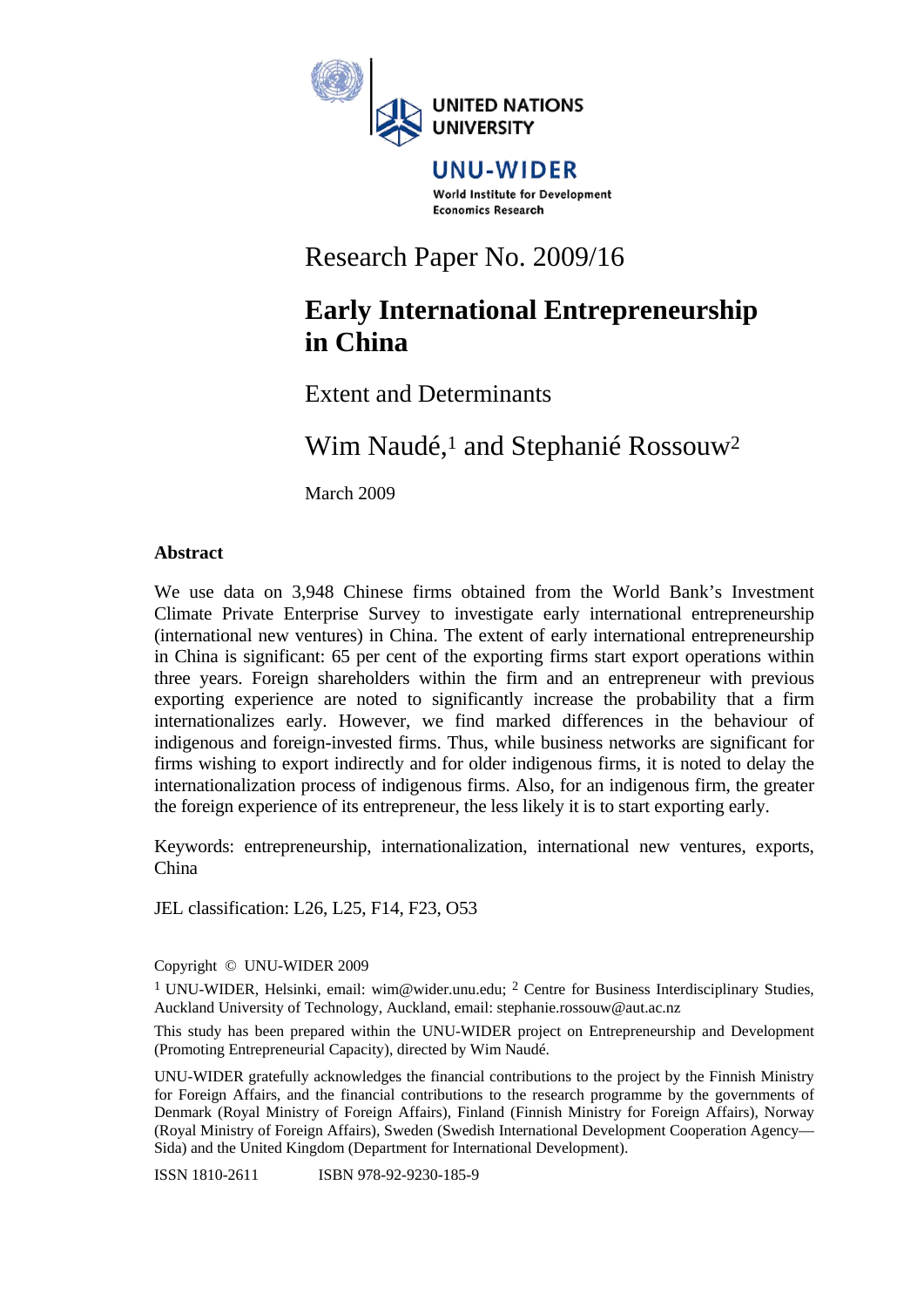#### **Acronyms**

| EО          | entrepreneurial orientation      |
|-------------|----------------------------------|
| <b>FDI</b>  | foreign direct investment        |
| <b>INV</b>  | international new venture theory |
| <b>INVs</b> | international new ventures       |
| <b>MNEs</b> | multinational enterprises        |

SMEs small- and medium-sized enterprises

*The World Institute for Development Economics Research (WIDER) was established by the United Nations University (UNU) as its first research and training centre and started work in Helsinki, Finland in 1985. The Institute undertakes applied research and policy analysis on structural changes affecting the developing and transitional economies, provides a forum for the advocacy of policies leading to robust, equitable and environmentally sustainable growth, and promotes capacity strengthening and training in the field of economic and social policy making. Work is carried out by staff researchers and visiting scholars in Helsinki and through networks of collaborating scholars and institutions around the world.* 

*www.wider.unu.edu publications@wider.unu.edu* 

UNU World Institute for Development Economics Research (UNU-WIDER) Katajanokanlaituri 6 B, 00160 Helsinki, Finland

Typescript prepared by Liisa Roponen at UNU-WIDER

The views expressed in this publication are those of the author(s). Publication does not imply endorsement by the Institute or the United Nations University, nor by the programme/project sponsors, of any of the views expressed.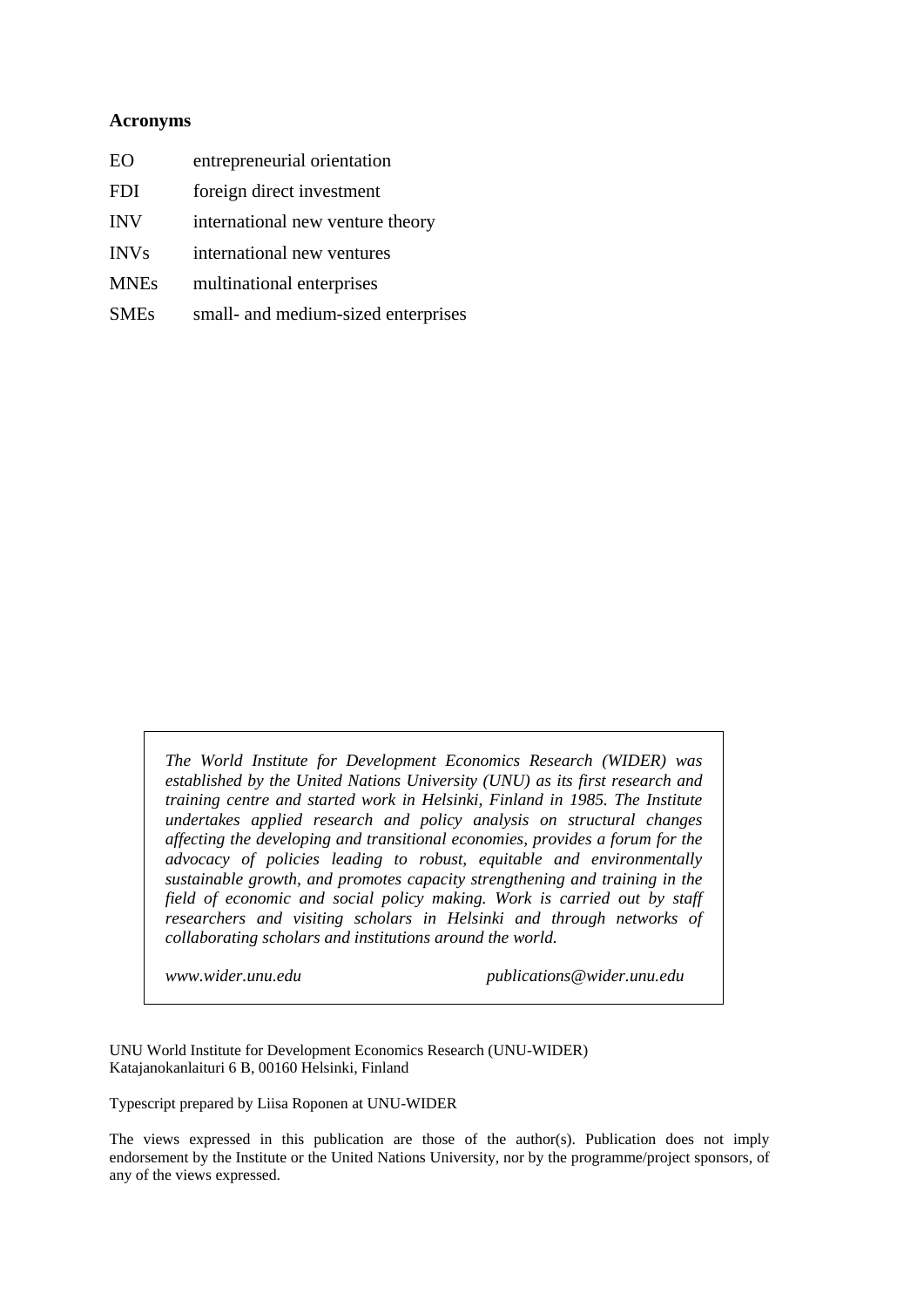## **1 Introduction**

<u>.</u>

Entrepreneurship is about the discovery and exploitation of opportunities (Shane and Venkataraman 2000). The field of international entrepreneurship is concerned with the 'discovery, enactment, evaluation, and exploitation of opportunities—across national borders—to create future goods and services' (Oviatt and McDougall 2005: 540). It aims to understand international new ventures (INVs), which are firms that internationalize early after their establishment. These firms have also been described as *born-globals*, *infant multinationals*, *instant internationals* and *global start-ups* (McDougall and Oviatt 2003: 9). The interest in INVs has been spurred on by the fact that an increasing number of firms are entering foreign markets very early after establishment.1 Although there is no generally accepted definition of early internationalization, it has been seen as taking place when a firm starts to export within three years of establishment, or establishes a foreign presence, for instance through outward foreign direct investment (FDI) within that period (Zhou 2007: 285).

The purpose of this paper is to contribute to the international entrepreneurship literature, to improve our understanding, (i) of the extent and impact of international new ventures in emerging economies, and (ii) of international entrepreneurship in China.2 Both of these topics have been neglected (see Yamakawa, Peng and Deeds 2008). According to Zhou (2007: 285) 'almost all the empirical evidence [on international entrepreneurship] has so far been obtained from firms in advanced western economies'. This can be a serious shortcoming in the light of the growth in exports from emerging economies in recent years. Especially in China, the world's largest emerging economy, the size and economic growth performance of the country have generated a large literature in the development and international economics literatures on the country's performance (see e.g., Adams, Gangnes and Shachmurove 2006). However, even this literature has neglected the role of entrepreneurship in China's growth, particularly the role of international entrepreneurship (Alon and Lerner 2008). Thus, there is a strong case that, as put by Yeung (2004: 88), 'we need to know more about the nature and extent of Chinese entrepreneurship across borders'.

In light of the above we will set out in this paper to analyse the extent to which new (private sector firms) in China internationalize and identify the main determinants for early internationalization. In particularly we are interested in contrasting the internationalization behaviour of direct and indirect exporters, and to identify the role played by foreign shareholding and ownership in the internationalization behaviour of firms. In contrast to the smaller datasets that most often characterize research in international entrepreneurship, we utilize a fairly large dataset, consisting of observations on 3,948 Chinese private sector firms surveyed by the World Bank in 2002 and 2003.

<sup>1</sup> This goes against much of the perceived wisdom in international business studies such as that of the Uppsala process model of international trade which posits that firms go through various 'stages' in their internationalization process, and that older, larger firms are more likely to internationalize than young, small firms, because they have more resources and more experience (see e.g., Johanson and Vahlne 1977, 1990).

<sup>2</sup> In this paper China refers to mainland China and does not include the territories of Hong Kong, Macau and Taiwan.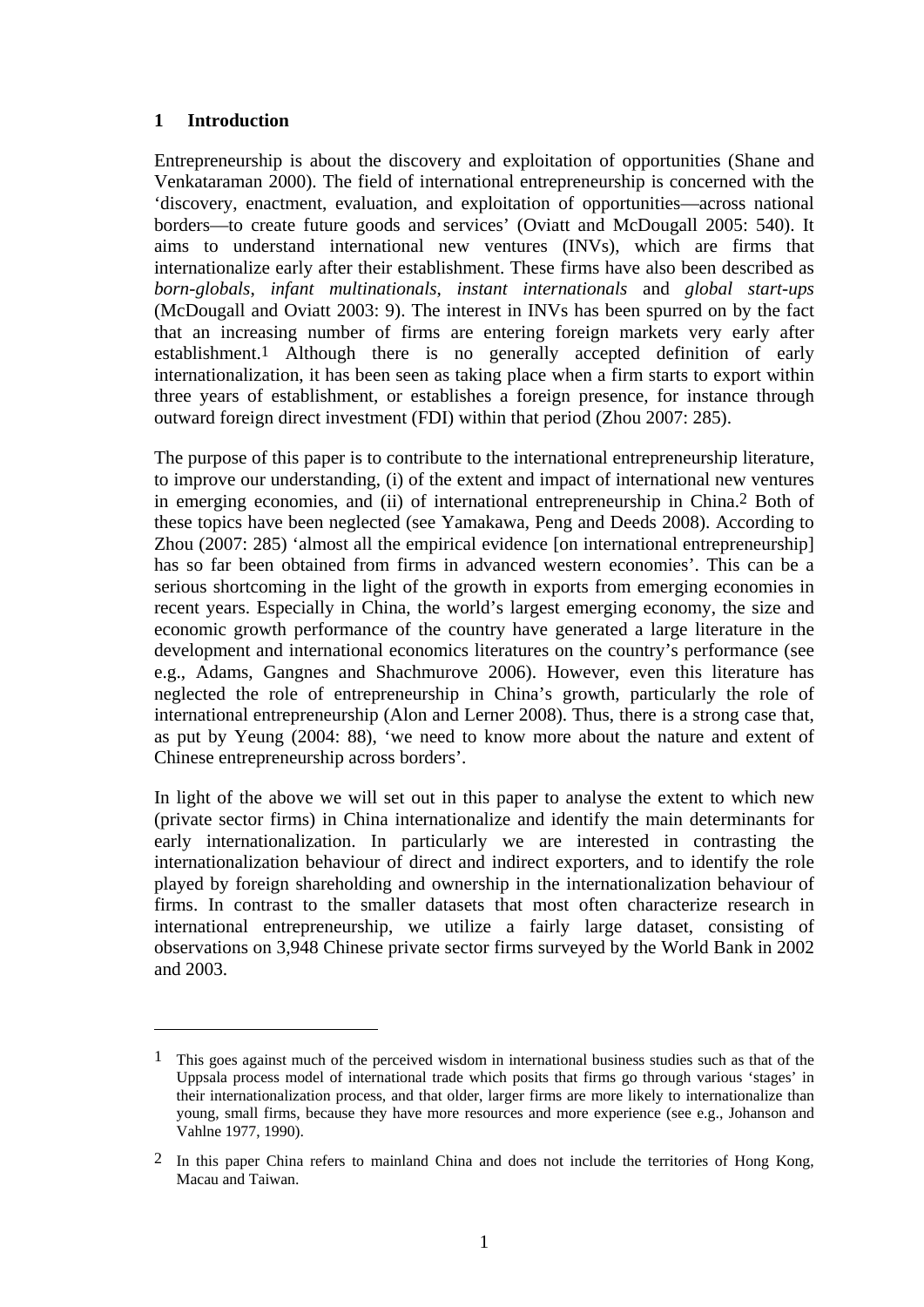The remainder of the paper proceeds as follows. In the next section we provide a short review of the relevant literature on international entrepreneurship and on international entrepreneurship in China. We emphasize the gaps in the literature by noting the key findings in this literature and by sketching some of the salient features of entrepreneurship in China. In section 3, we extract from the dataset a description of the extent of internationalization by private Chinese firms, and contrast this with the extent of internationalization by larger firms. Section 4 contains our empirical results, where we report on the results from various regressions to identify the determinants of early internationalization of Chinese firms, and identify the impact of early internationalization on firm performance. Section 5 concludes.

### **2 Literature overview**

We start this section by providing a brief review of the state of the international entrepreneurship literature, wherein we note its major shortcomings with respect to emerging economies; next we focus on the current understanding of internationalization by Chinese firms.

### **2.1 International entrepreneurship**

The international entrepreneurship literature contributes to the international business literature in its concern about the speed and extent of especially (but not only) new firms' internationalization. In the earlier international business literature, the 'Uppsala' process model of internationalization posits that new firms tend to focus on the domestic market due to a lack of information on foreign markets and the process of exporting (Johanson and Vahlne 1977, 1990). Over time, as the firms gain experience and learn about the markets, they may eventually decide to become active abroad. First, they enter foreign markets in a less committed manner such as exporting, and only later on through a physical presence established abroad. Thus, one may discern various stages of internationalization.

By the early 1990s it was clear, however, that this model is unable to explain the extent and speed with which firms—especially small- and medium-sized enterprises (SMEs) were internationalizing. The international entrepreneurship literature, through the international new venture theory (INV) associated with the contributions of Oviatt and McDougall (1994, 2005) brought entrepreneurship into the picture as a motivating factor in internationalization, and as such they describe international entrepreneurship as a discipline at the 'intersection' of international business studies and entrepreneurship studies.

An important influence in the INV theory has been the resource-based view (RBV) of the firm, wherein the capabilities and assets of a firm confer upon it the resources to expand internationally (Oviatt and McDougall 1994; Westhead, Wright and Ucbasaran 2001). It is distinct from the Uppsala process model of internationalization in that it sees internationalization largely as the result of an entrepreneurial firm's strategic intent, whereas in the former model internationalization is largely reactive and characterized by inertia (Autio, Sapienza and Almeida 2000: 909). Thus in the international entrepreneurship literature, firms internationalize so as to exploit their capabilities and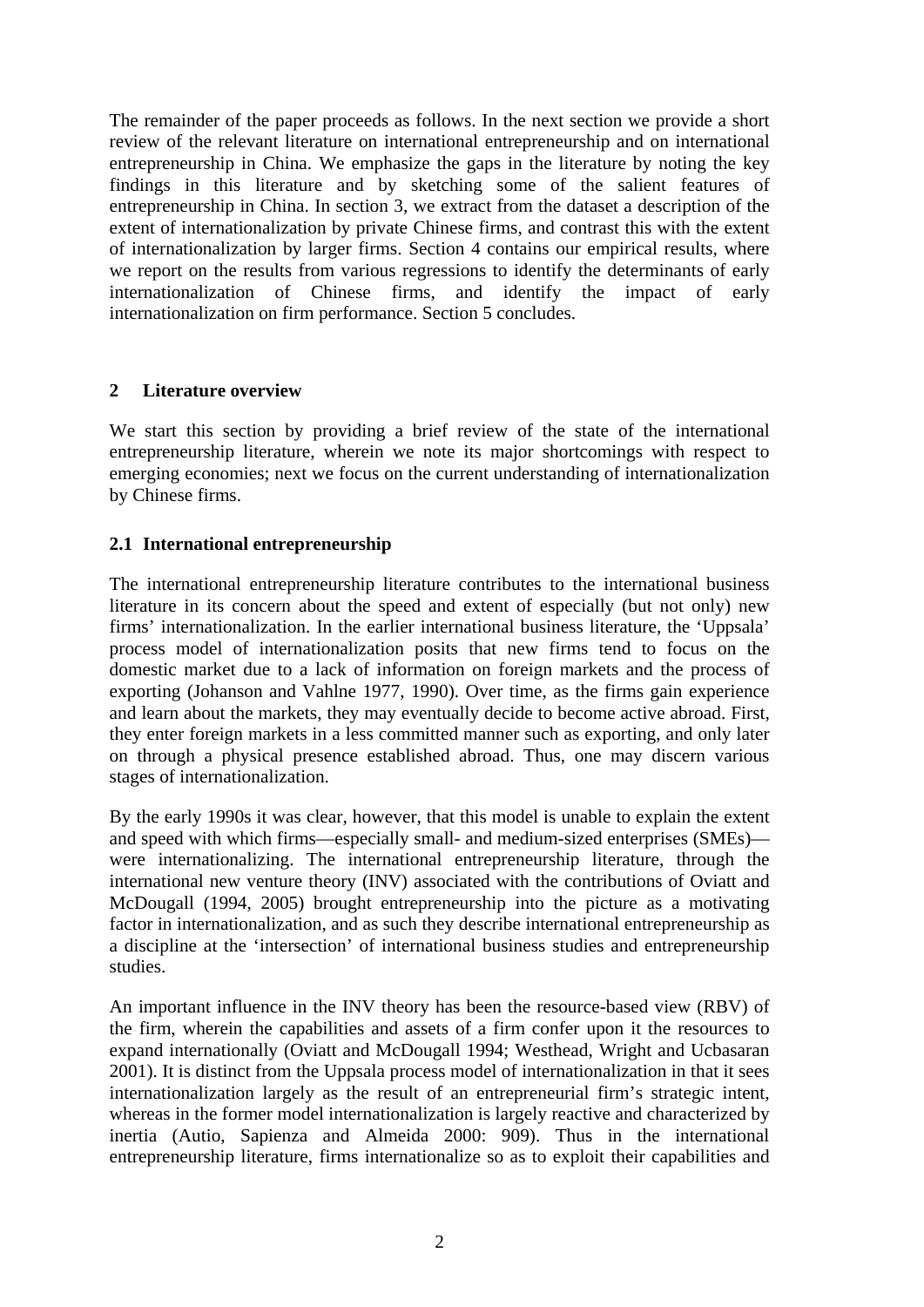| Category           | <b>Typical Determinants</b>                                                                         |
|--------------------|-----------------------------------------------------------------------------------------------------|
| Enabling factors   | Technological intensiveness, information and communication technologies<br>(internet), transport    |
| Motivating factors | Domestic competition, domestic regulation, institutional features                                   |
| Mediating factors  | Entrepreneur's characteristics, perceptions, entrepreneurial orientation,<br>background, experience |
| Moderating factors | Knowledge, networks. Learning.                                                                      |

Table 1 Categorizing the determinants of the extent and speed of internationalization

Source: Compiled from Oviatt and McDougall (2005).

assets abroad, and these actions are moderated by, and mediated through, their external environment. Thus Oviatt and McDougall (2005) propose to classify the elements which influence the speed of internationalization into *enabling, motivating, mediating* and *moderating* factors. We show the typical determinants of these in Table 1:

As the most important *enabling* factors, we include a firm's technological (or knowledge) intensity, the information and communication technologies (ICT) used, and the costs and efficiency of transport/logistics. These factors have been widely recognized as being important reasons why SMEs are increasingly venturing into international markets and are doing so at an earlier age (see, e.g., Wright and Etemad 2001). While it is straightforward to understand how ICT (such as the internet) and transport/logistics enable or facilitate international expansion (see, e.g., Naudé and Matthee 2007), a firm's technological intensity may also be an important factor. This is due to the need of firms with high R&D expenditures to increase the returns on their investment, as well as to ensure that they can appropriate the benefits from their innovations. Thus high-tech firms and more innovative firms are noted to internationalize earlier (Autio, Sapienza and Almeida 2000; Li 2001; Zucchella, Palamara and Denicolai 2007).

*Motivating* factors for internationalization refer to industry-level and institutional features in the country and region where the firm operates. If the industry is characterized by easy access and a high degree of competition, a firm may wish to internationalize (and internationalize sooner rather than later) in order to capture a larger market share (Alon and Lerner 2008). Institutional features refer to the 'rules of the game' within which the firm operates, and this will influence its enablement or obstruction to its international expansion. Thus, a less conducive environment where firms may face a heavy regulation burden, insufficient protection of property rights, high levels of corruption, a weak capital market and insufficient business infrastructure is often found to be associated with fewer new start-ups as well as slower firm growth (e.g., Fonseca, Lopez-Garcia and Pissarides 2001; Klapper, Laeven and Rajan 2006; Shaw and Darroch 2004). These factors, by impacting negatively on the resources and capabilities of a firm, and even more so on those of SMEs, will limit the speed and extent to which firms can internationalize. However, these may also act as motivating factors for firms wanting to escape the burdensome domestic environment (Witt and Lewin 2007).

*Mediating* factors are factors inherent to the entrepreneur. Thus, the entrepreneur's experience, background and education are found to play an important role in whether or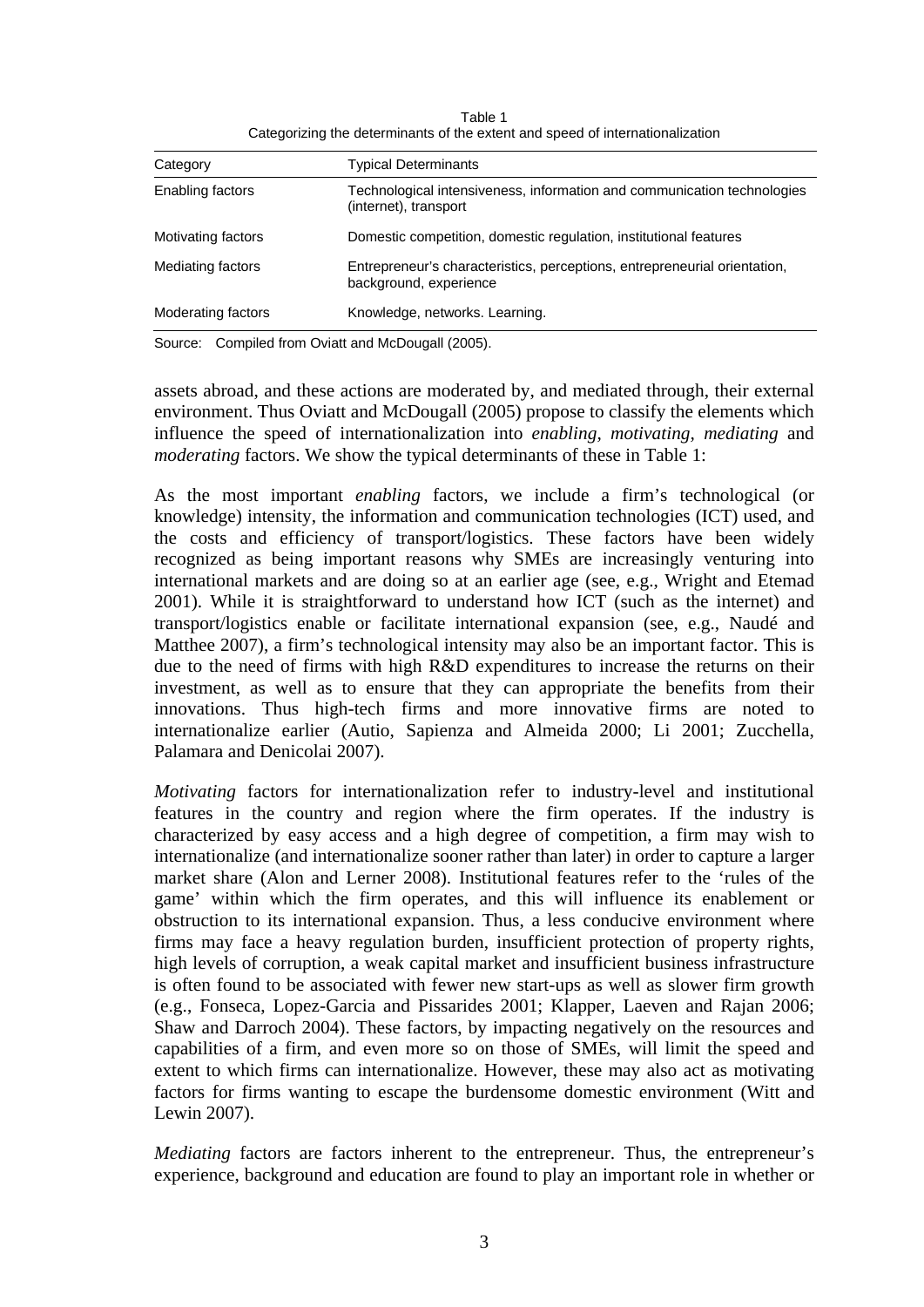not a firm internationalizes (De Clerq and Bosma 2008; Zucchella, Palamara and Denicolai 2007; McNaughton 2003). More generally, the concept of entrepreneurial orientation is noted to relate significantly to the internationalization of a firm. Entrepreneurial orientation (EO) or entrepreneurial 'proclivity' is the 'global mindset' or 'strategic posture' of the entrepreneur and has been measured3 through his or her innovativeness, competitiveness, and pro-activeness (Tang et al. 2008; Acedo and Jones 2007; Zhou 2007). According to Jantunen et al. (2005), EO allows firms to be 'better able to reconfigure their assets and business processes', in other words it is a good indicator of the 'dynamic capabilities' that are needed in order for firms to adjust to different environments.

The final category of broad determinants of early internationalization summarized in Table 1 is *moderating* factors such as knowledge, learning and networks. These factors are central determinants of internationalization and are all theoretical approaches, including the Uppsala process model and the INV theory. Thus, in the Uppsala process model, firms delay internationalization due to a lack of knowledge and experience, and when they do internationalize, it is first towards markets that are more similar, especially in terms of cultural affinities. In extensions to the Uppsala model (e.g., Johanson and Mattsson 1988) it is argued that networks assist firms to overcome the disadvantages of knowledge and experience of foreign markets. Autio, Sapienza and Arenius (2005) describe 'international social capital' as an essential foundation for firm internationalization and state that new international ventures accelerate their learning process if they enter foreign markets in a manner that allows for interaction with local firms and customers.

Networks and social capital depend on proximity and interaction between entrepreneurs. Thus one would expect that entrepreneurs in areas characterized by a high degree of agglomeration, such as in cities, might more readily consider internationalization. Agglomeration of economic activity, such as in cities, allows firms to benefit from clustering together and enjoying positive spillover effects from the proximity to other firms. Consequently, clustering has been identified as an aspect of networking that may be important for internationalization of firms (Maitland, Rose and Nicholas 2005). Although networks are also important in the INV theory, it does not consider a firm's newness or smallness to be an automatic disadvantage in internationalization. For instance, Autio, Sapienza and Almeida (2000) argue that a firm's newness can be an advantage, in that young firms may be better able to learn from internationalization because of flexibility and not having become burdened by particular routines.

Most of the empirical research on the determinants of internationalization as contained in Table 1 is based on surveys of firms in advanced economies. In contrast, as was argued in the introduction, internationalization behaviour of firms in developing and emerging economies has been neglected. In rectifying this shortcoming, it should be the point of departure that the institutional environment faced by firms in emerging economies will require different types of firm-level capabilities to be successful (Yiu, Lau and Bruton 2007). In the next section, we therefore consider the institutional

 $\overline{a}$ 

<sup>3</sup> Colvin and Slevin (1989) propose a scale to measure EO. Due to lack of data we are unable to implement their measure in the present case. However, we do have information on the innovativeness and competitiveness of the Chinese SMEs, which may be used to proxy EO.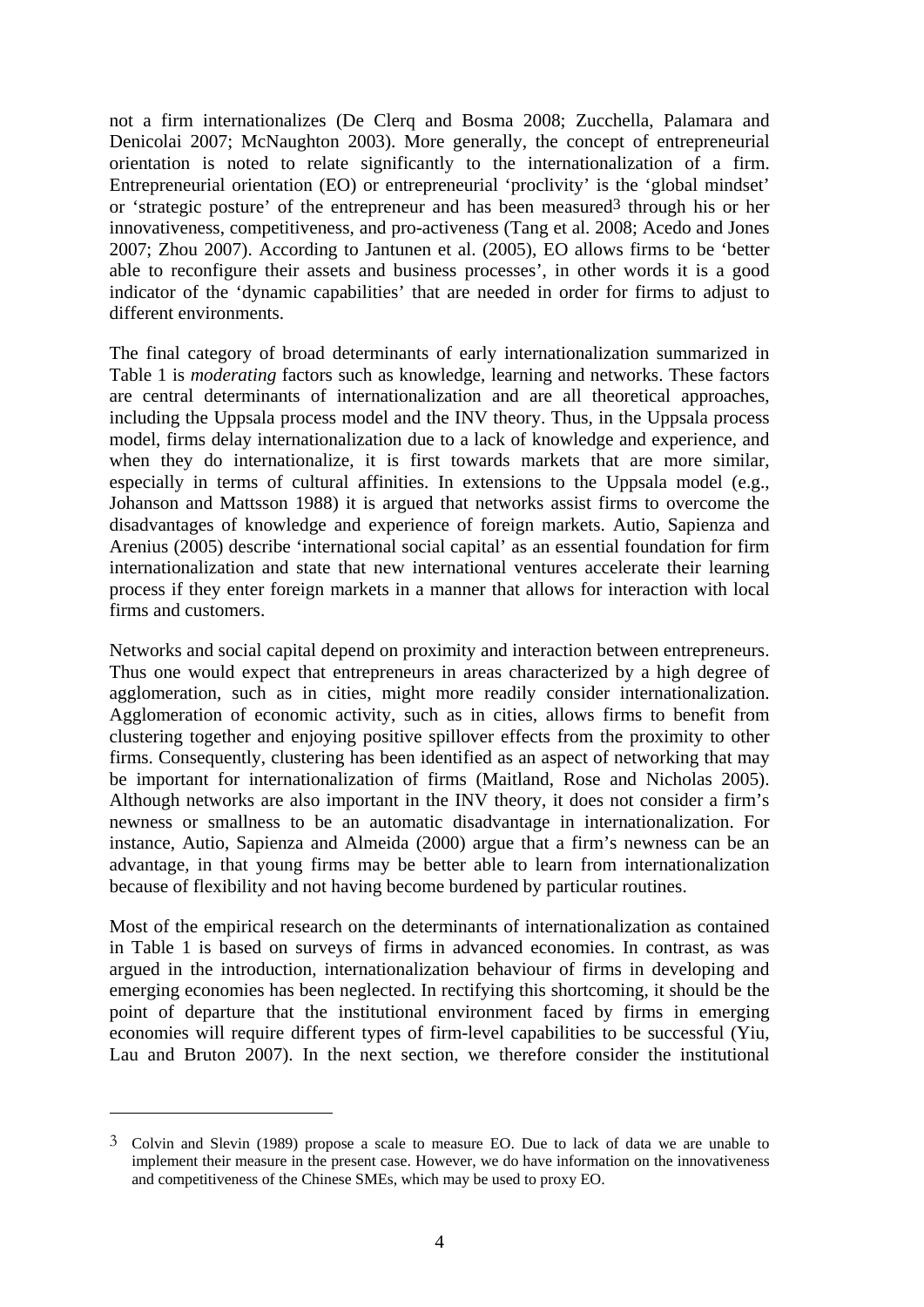environment faced by international entrepreneurs in China, and we relate this to firm capabilities in the internationalization process.

## **2.2 International entrepreneurship in China**

<u>.</u>

There are two main ways in which a firm can internationalize, namely through exporting, and through establishing a physical presence abroad, normally through investments in a foreign country, typically either through joint ventures, mergers and acquisitions or through new ('greenfield') investments. In this paper we mainly focus on internationalization through exporting.4

As far as exports are concerned, China's success has been notable (Park et al. 2008). By 2006, the share of exports in China's GDP exceeded 40 per cent, substantially more than the world average of 27 per cent. By 2005 China was the world's 3rd largest exporter after Germany and the United States (Child and Rodrigues 2005: 381). Moreover, the share of exports in China's economy initially in 1979 was substantially below the world average and the averages even for low- and middle-income countries and much lower than that of high-income countries. Around 1990 China overtook the averages of these other country groups, and since accession to the World Trade Organization (WTO) in 2001, the country has experienced a significant acceleration in the share of exports in its economy. Indeed, between 2001 and 2006 exports from China grew on average by 23 per cent per annum.

A substantial literature deals with the determinants of China's export success. Recent overviews are contained in Adams, Gangnes and Shachmurove (2006) and Amiti and Freund (2007; 2008). Consensus has it that two of the most significant determinants are the size of China's domestic market and the influence of FDI.5 In particular, FDI has played a very significant role in China's export growth, as a significant amount of Chinese exports are not handled by indigenous or wholly-owned Chinese firms. Thus, according to Finkle and Thomas (2008: 970), 'the "made in China" label obscures an important point: indigenous Chinese companies make few of these products'. Although Finkle and Thomas may overstate their case somewhat, corroborating evidence suggests that the share of domestic content in China's exports is relatively low. Thus, Koopman, Wang and Wei (2008), utilizing foreign trade data, find that foreign content makes up to 50 per cent of Chinese exports, and that the ratio of foreign content is especially high in high-tech sectors such as electronics.

In terms of the extent and determinants of the speed at which Chinese firms internationalize, the literature is still scant. From an overview of the available literature we have attempted to group the various studies into major categories determining

<sup>&</sup>lt;sup>4</sup> Although we recognize the growing importance of outward FDI from China, this is currently mainly taking place through large state-owned enterprises whilst our concern is more with private sector firms. Indeed, our survey data covering 3,948 private firms do not contain a single firm with a direct physical presence in another country.

<sup>5</sup> Other determinants, which have been identified as important include the country's competitive exchange rate, its large labour supply, low wages, and institutional encouragement for export-led growth (Adams, Gangnes and Shachmurove 2006: 120). See also Dollar (2008) for a discussion of the institutional support environment in China (such as the government's significant investment in transport infrastructure) as a factor in the country's export success.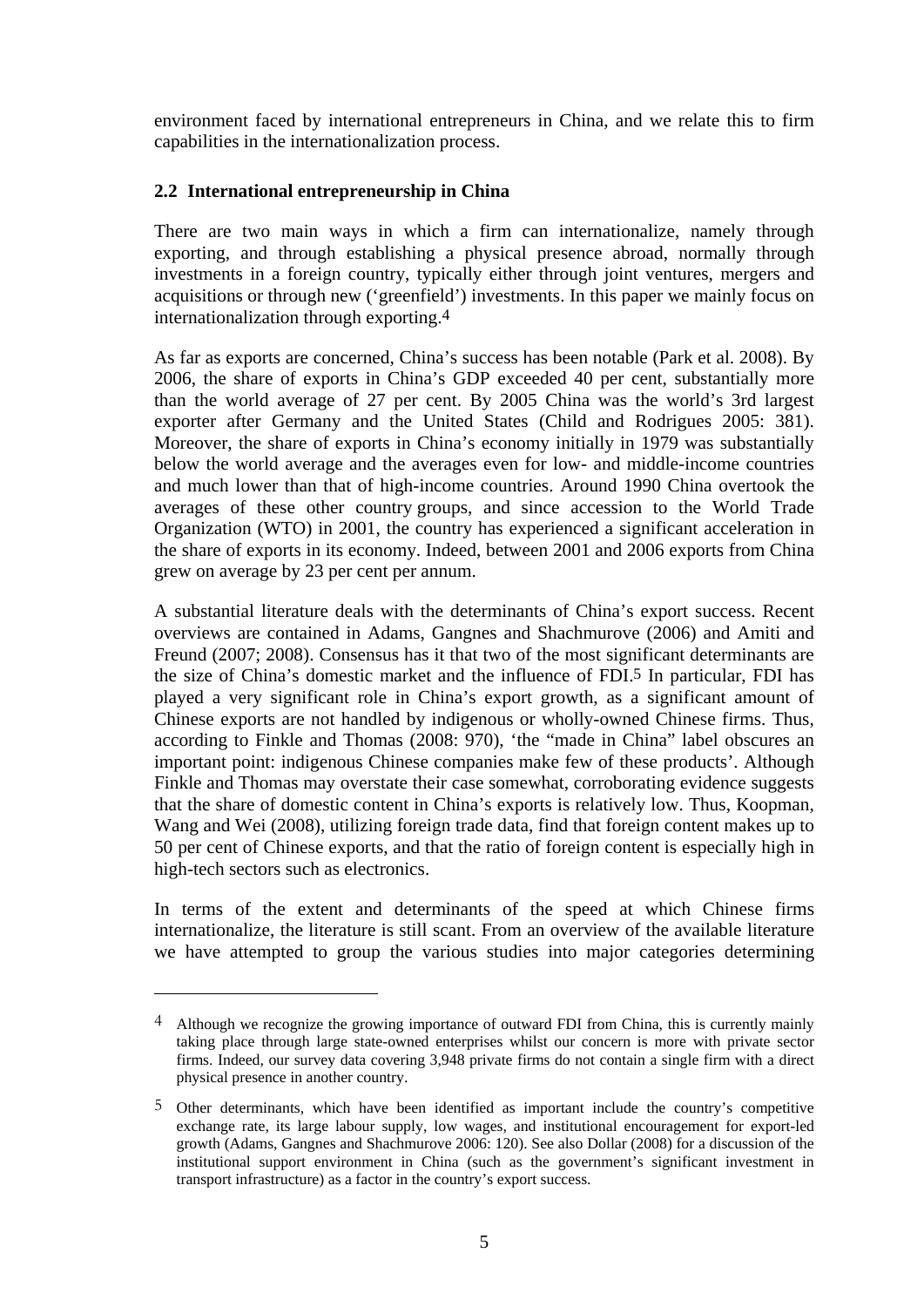(early) internationalization, namely enabling factors, motivating factors, mediating factors and moderating factors, as discussed in section 2.1.

Enabling factors in internationalization include a firm's technological (or knowledge) intensity, the information and communication technologies (ICT) used, and the costs and efficiency of transport/logistics. Whereas Liu, Xiao and Huang (2008) find that indigenous Chinese firms have low technological intensity, Dollar (2008) argues that all Chinese firms benefit from good ICT and transport infrastructure. Boisot and Meyer (2008) find that when the transport costs of going across domestic borders in China surpass costs of entering the international arena, firms will internationalize at a relatively early stage of development. They note that local protectionism and inefficient domestic logistics were some of the main reasons for the associated increase in the costs of doing business domestically.

Regarding the motivating factors for internationalization, Alon and Lerner (2008) offer confirmation from China that the more competitive firms, faced with greater domestic competition, are more likely to export, and that those with fewer competitors seem content to focus on the domestic market only. In a study on 108 Chinese electronic and communication firms, Tan (2001) argues that Chinese firms are 'entrepreneurial and economically successful' in every corner of the world, except in their homeland. He points out that Chinese firms enter the international arena (sooner rather than later) because of the antagonism directed at private ownership through government regulations. Tan (2001) also notes that the regulatory environment might inhibit top managers/entrepreneurs, as obtaining regulatory information can be a challenge or even if such information is readily available, it is too general.

Mediating factors in the extent and speed of internationalization include the entrepreneur's background, age, experience and entrepreneurial orientation (EO). In one of the most recent studies on the determinants of internationalization of Chinese firms, Alon and Lerner (2008), using exports as their measure of internationalization, find that the decision to export is positively influenced by the education level of the entrepreneur (or top manager) and the size of the firm (often seen as a proxy for the firm's resources). Unlike Liu, Xiao and Huang (2008), Zhou (2007) also finds that the size of the firm matters for exporting, and argues that this is because larger firms may have more resources and capabilities for learning than smaller firms.

One of the key firm-level mediating capabilities identified is EO, and in the case of China, it is also found to be important (e.g., Zhou 2007), but with some complicated twists. For instance, as Alon and Lerner (2008) report, studies on Chinese firms indicate that the more innovative the company is (a component of EO), the less likely it is to export, and would tend to focus more on the domestic market (although Zhao and Li 1997 do find a positive association between firms' R&D spending and their propensity to export). Tang et al. (2008) find a non-linear, inverted U-shape relationship between a firm's EO and its performance, arguing that firms with too high an EO actually have fewer resources available for internationalization.

Moderating factors such as knowledge, learning and networks have been identified in section 2.1 as the central determinants of internationalization in all theoretical approaches. Peng (1997) conducts a longitudinal case study of three Chinese firms and finds that when firms are denied growth routes, such as generic development or mergers and acquisitions, they might take an alternative route by creating enterprise groups, a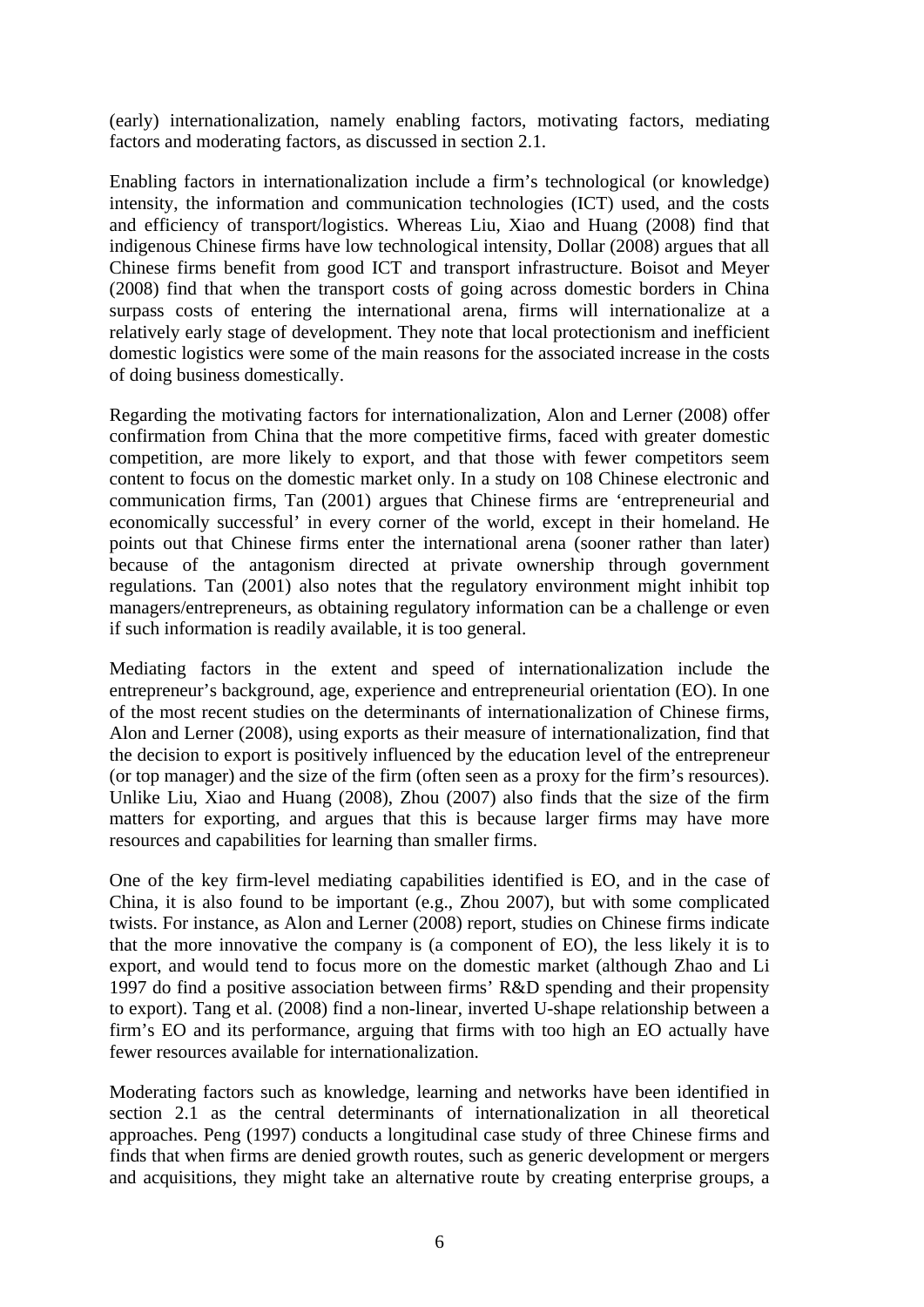growth strategy that can be characterized as networking or 'boundary blurring'. Johanson and Mattsson (1988) argue that networks assist firms to overcome the disadvantages of knowledge and experience of foreign markets. Networks, however, play a role in domestic entrepreneurship as well as in exports. Peng (2004), for instance, provides empirical evidence from 366 Chinese villages to illustrate that kinship networks act as informal institutional protection for property rights of private entrepreneurs, which in turn would have assisted these firms in credibly committing to exporting.

In sum, the existing literature on international entrepreneurship in China indicates that the country's high economic growth has been driven through export-orientation, and that important determinants of this export success are local cost advantages and large inflows of FDI. However, the literature also shows that most exports are due to stateowned and foreign-owned, or firms with foreign partners. This is particularly the case in high-tech sectors, where the exports from China have a low degree of local content. The literature argues that indigenous private entrepreneurs tend to export less often because of limited knowledge, low technological-intensity and institutional limitations. As in empirical studies from other countries, studies on China also tend to find a role for enabling, motivating, mediating and moderating factors in explaining internationalization behaviour.

## **3 The extent of international entrepreneurship in China**

#### **3.1 Who are exporting?**

Of the 3,948 firms participating in the World Bank's Investment Climate Private Enterprise Survey, 183 firms did not respond to questions relating to their export activities. Twenty-seven per cent of those that did respond to the question were exporters (a total of 1,018 firms). This percentage is relatively high in comparison to firm-level studies in other countries; for instance, in Canada 12 per cent of the medium-sized firms export, in Australia only about 4 per cent of all registered firms export, whilst in Africa the percentage of manufacturing firms that export ranges from a low of 3.7 per cent in Ethiopia to 25 per cent in Kenya (see, e.g., Mengistae and Pattillo 2004; Riding, Ensign and Belanger 2007). However, this percentage is close to what has been found in previous firm-level surveys in China. For example, based data from 102,672 private firms obtained from the State Statistical Bureau of China, Girma et al. (2006) find that 23.1 per cent of the firms reported being involved with exporting.

Firms can export either directly or indirectly; in the latter case, for instance, through linkages to multinational enterprises. According to Acs and Terjesen (2008), the decision of a firm to export either directly or indirectly will depend on the number of value chain activities as well as the 'perceived ex post costs of hold up, agency and monopoly rent extraction'. When the latter factors are important, firms may prefer to export directly. In the case of our sample of Chinese firms, the majority, 66 per cent (constituting 699 firms) prefer to export directly while 34 per cent (249) export only indirectly.

In Table 2 we contrast the exporting and non-exporting firms in our sample using Oviatt and McDougall's (2005) conceptual framework for the determinants of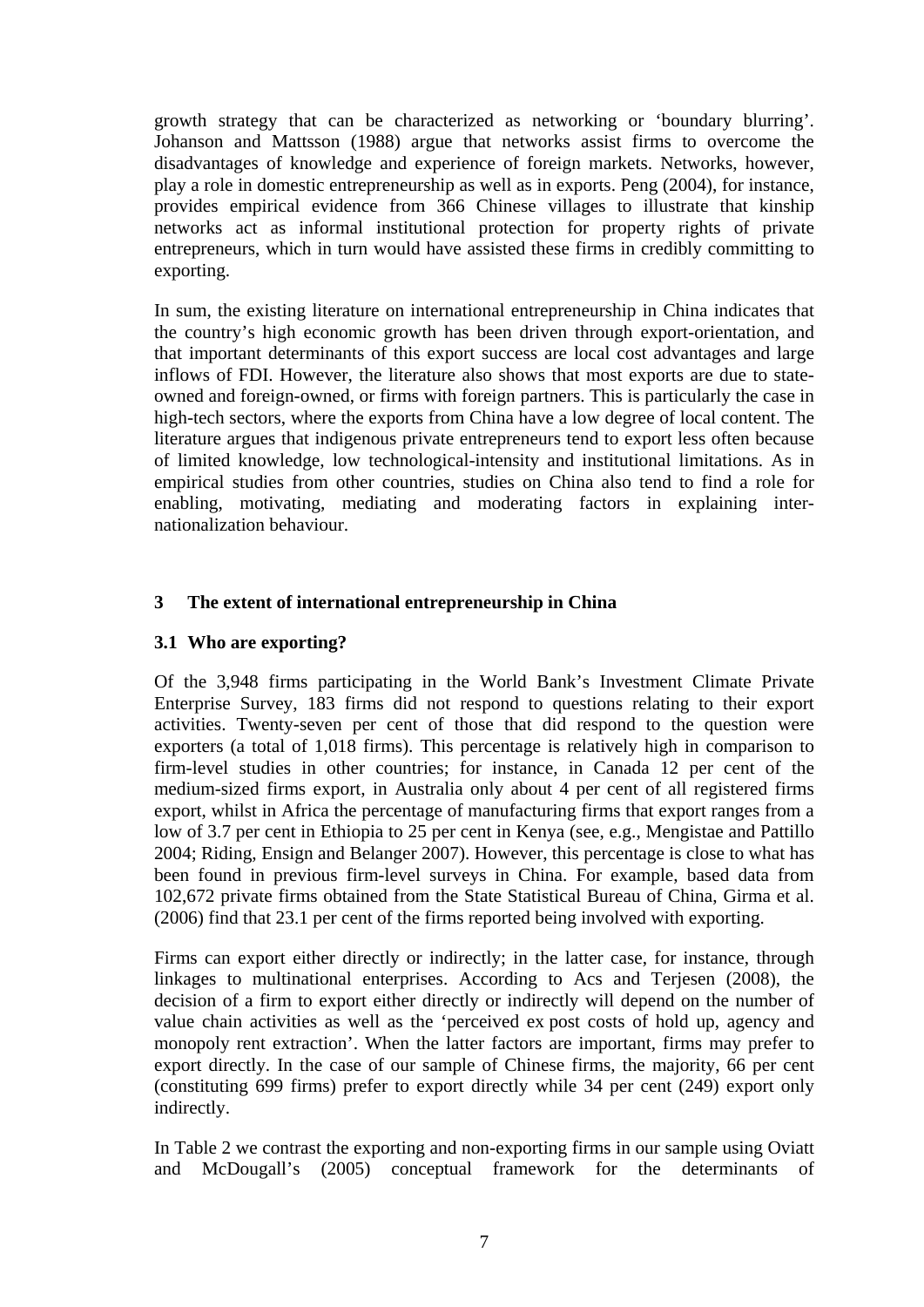internationalization as an organizing framework. We also make a distinction between direct and indirect exporters. The table shows a number of differences between exporters and non-exporters in China. These are similar to those established in firmlevel studies in other countries, and include the following:

- i) only about 27 per cent of firms export,
- ii) exporting firms tend to be larger than non-exporters,
- iii) exporting firms grow faster in terms of employment and sales than nonexporting firms,
- iv) exporting firms tend to be younger on average than non-exporting firms,
- v) exporting firms tend to spend more on R&D, and bring out more new products than non-exporters,
- vi) tend to have more foreign ownership/shareholding, and
- vii) have managers with more experience of foreign trade.

|                                                                                  | Total | <b>Direct</b> | Indirect | Non-exporters |
|----------------------------------------------------------------------------------|-------|---------------|----------|---------------|
| Number in the sample                                                             | 1,018 | 669           | 349      | 2,747         |
| Average export share, %                                                          | 50.2  | 55            | 31       | 0             |
| Average firm age, yrs                                                            | 14    | 13            | 19       | 16            |
| <b>Enabling factors</b>                                                          |       |               |          |               |
| Manufacturing sector, %                                                          | 90.3  | 93            | 84       | 58            |
| High technology sector, %                                                        | 58.3  | 63            | 49       | 47.8          |
| ISO certification, %                                                             | 53    | 59            | 42       | 29.9          |
| No. of new products introduced over past 3 yrs                                   | 30    | 33            | 26       | 13            |
| Spending on R&D (in local currency)                                              | 7,692 | 8,260         | 6,521    | 4,644         |
| Motivating factors                                                               |       |               |          |               |
| National market share, %                                                         | 15    | 15.4          | 15.6     | 15.5          |
| No. of competitors in the domestic market                                        | 91    | 77            | 117      | 217           |
| Proportion of senior management's time to deal<br>with government regulations, % | 18.3  | 19            | 16.9     | 20            |
| % of annual sales as payments to public officials                                | 1.3   | 1.2           | 1.6      | 2.1           |
| Mediating factors                                                                |       |               |          |               |
| % of firms with top managers with higher education                               | 86.1  | 90            | 78       | 83            |
| Yrs of experience of top manager with foreign firm                               | 4.8   | 6.6           | 1.1      | 1.7           |
| Average firm size, no. of employees                                              | 695   | 824           | 454      | 418           |
| % of small firms (< 20 employees), %                                             | 0.05  | 0.02          | 11       | 15.5          |
| <b>Moderating factors</b>                                                        |       |               |          |               |
| Member of a business association or chamber<br>of commerce, %                    | 59    | 61            | 56       | 55            |
| Foreign invested, %                                                              | 44.5  | 57.6          | 19.5     | 10.5          |
| Firm performance                                                                 |       |               |          |               |
| Employment growth over past 3 yrs, %                                             | 19.6  | 20.4          | 18       | 15.7          |
| Sales growth over last year, %                                                   | 4.1   | 1.2           | 15.5     | 0.74          |

Table 2 Comparison of exporting with non-exporting firms in China

Source: Authors' own calculations based on World Bank's Investment Climate Private Enterprise Survey.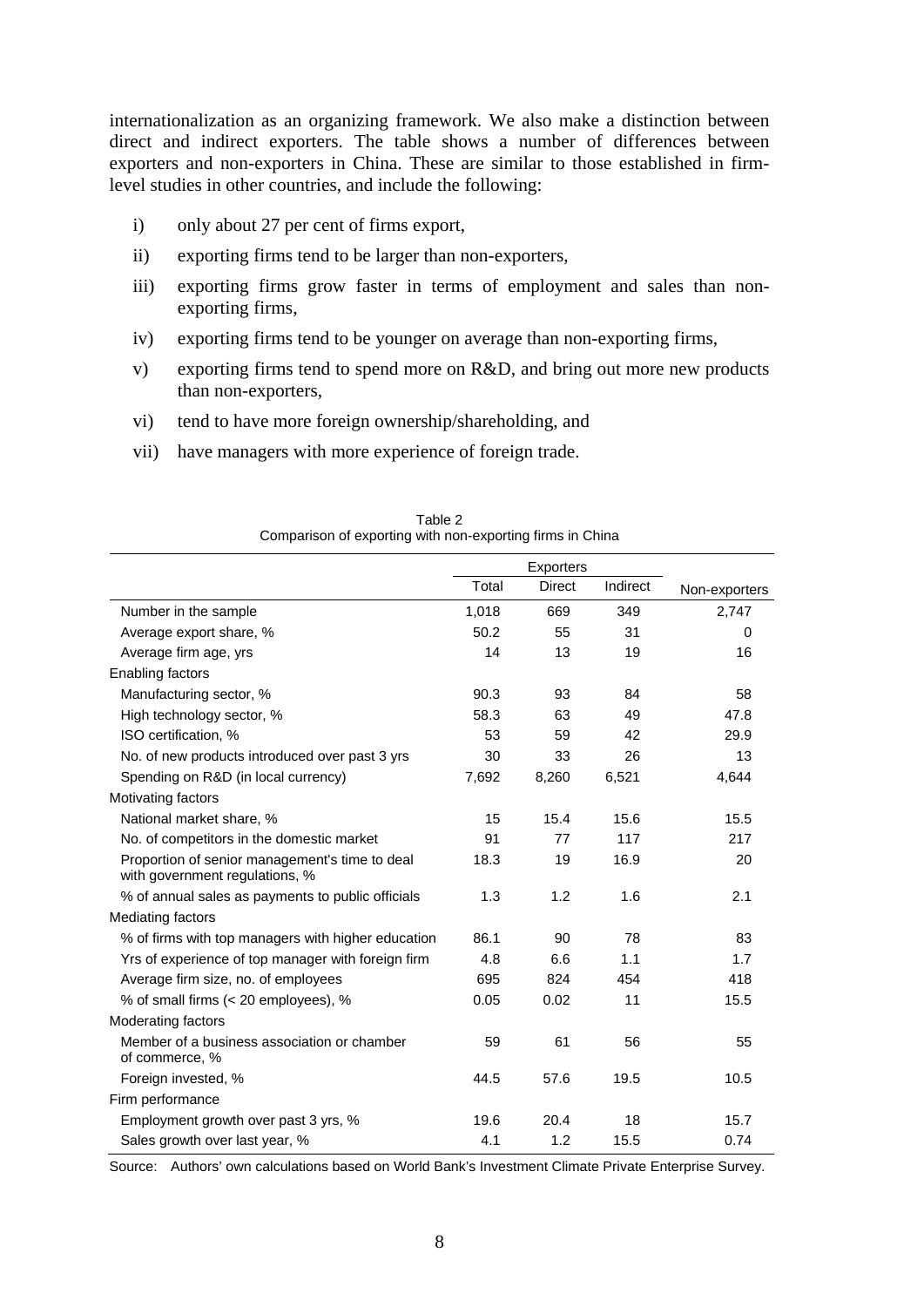Table 2 also shows that there are some noticeable differences between firms that export directly, and those that do so indirectly (through intermediaries such as multinational firms). In the case of China, indirect exporters, on average, are much smaller than direct exporters: they have fewer employees, and about 11 per cent of all indirect exporters are small firms, compared to only 0.02 per cent of direct exporters. This suggests that for smaller firms indirect exporting is an important channel for internationalizing. Indirect exporters seem to have less prior experience of international business: on average, top managers of indirect exporters had only one year of experience with foreign firm versus the 6.6 years in the case of a direct exporter. Indirect exporters also spend less money on R&D, and are less likely to have ISO certification. They also bring out fewer new products each year than direct exporters. This might suggest that there is less pressure to innovate on firms who export indirectly or to have managers experienced in international business.

### **3.2 How many firms start to export within their first three years?**

The fact that exporting firms are much younger than non-exporting firms in China suggests that unless firms enter export markets relatively early, they may never do so. In other words, firms might adhere to routines not encouraging for internationalization. If so, this finding is consistent with the assertion by Autio, Sapienza and Almeida (2000) that older firms may find it harder to learn about foreign markets (and 'unlearn' habits aimed at the domestic market). In the words of Autio, Sapienza and Almeida (2000: 912):

Like cognitive impediments to learning, political and relational barriers to new foreign knowledge develop over time in firms. The more time managers put into building a domestic power base, the more resistant they will be to shifting the major attention of their firms to full-fledged efforts in foreign markets, and the more likely they will be to focus on the negatives of those options.

Given that exporters are much younger than non-exporters, we asked how rapidly after establishment did firms in China start to export. In our sample, for studying the speed to internationalization we have only 525 firms for which information is available as to when they started to export and when they were established. Figure 1 below plots a histogram and Kernel density estimate plot for the speed of internationalization of these 525 firms.

Figure 1 shows that the extent of INVs in China is significant, with the majority of firms for whom we have data, reporting that they had internationalized rather quickly after being established. To be specific, 328 of the 525 firms (i.e., 62 per cent of the responses or 32 per cent of all exporters) for whom we have data, indicated that they started exporting within the first three years. Moreover, 80 per cent of the INVs export directly. The 'born-global' phenomenon is thus notable in China.

In the remainder of this section we describe the features of these early internationalizing firms (INVs) and point to some of the ways in which they differ from late internationalizing firms.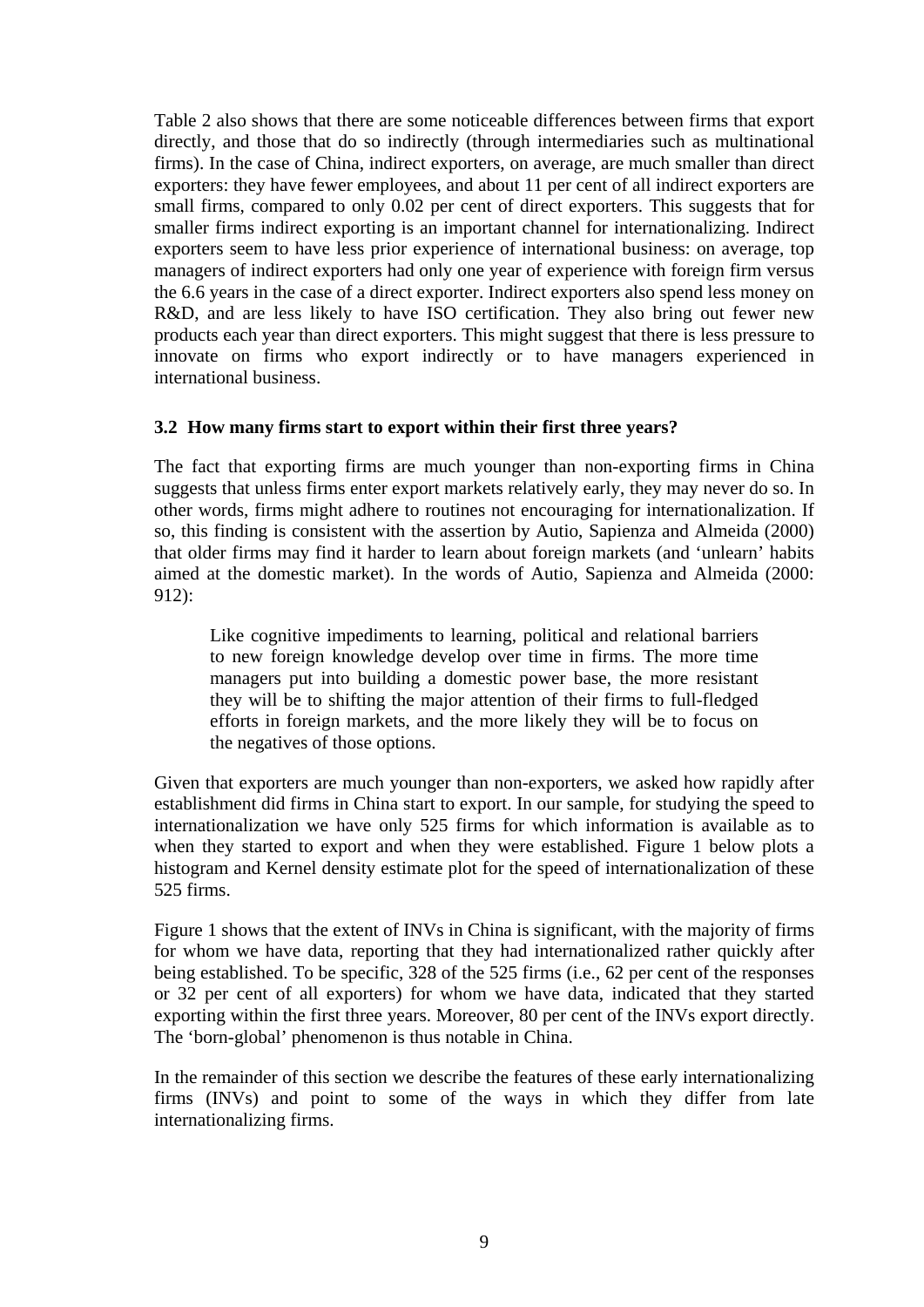Figure 1 Distribution of the age at which Chinese firms start to export



Source: Authors' own calculations based on World Bank's Investment Climate Private Enterprise Survey.

#### **3.3 Summary characteristics of international new ventures**

Table 3 compares early internationalizing with later internationalizing firms in China. As in Table 2, we contrast the features of the exporting firms with those of the nonexporters. Of the 1,018 reported exporters, only 525 firms answered the question pertaining to their starting date of export. Table 3 shows that the INVs are much younger on average than the late exporting firms, and that they also export substantially more—62 per cent of their sales compared to 33 per cent of sales in the case of late exporters. Early internationalizing and late exporting firms tend to match up when it comes to the manufacturing sector, and the amount of high technology products produced.

It is also notable from Table 3 that INVs spend more money on R&D, although they introduce fewer new products than the late exporters and on average face fewer competitors in the domestic market.

With respect to the motivating factors, Table 3 shows that the early internationalizing firms tend to be less affected by government red tape (senior managers spend less time with regard to regulations) as well as corruption, whereas INVs spend on average less than late exporters and non-exporters on bribes. This may reflect the fact that a recognized motivation for internationalization in China is the desire of domestic firms to partly escape domestic restrictions.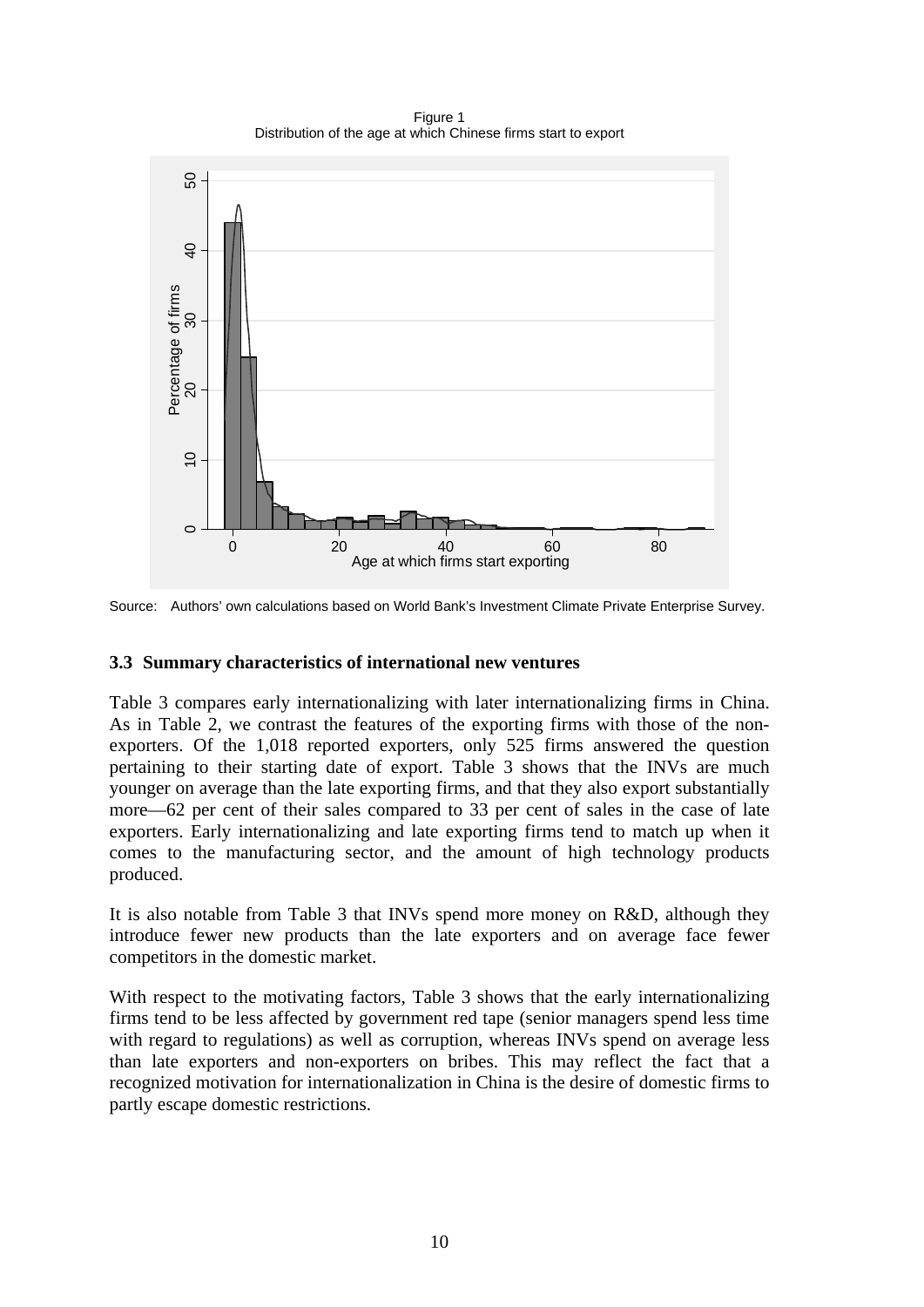|                                                             | <b>INVs</b> | Late exporting firms | Non-exporters |
|-------------------------------------------------------------|-------------|----------------------|---------------|
| Number in the sample                                        | 328         | 197                  | 2,747         |
| Average export share, %                                     | 62          | 33                   | 0             |
| Average firm age, yrs                                       | 8.5         | 31                   | 16            |
| Enabling factors                                            |             |                      |               |
| Manufacturing sector, %                                     | 94          | 96                   | 58            |
| High technology sector, %                                   | 62          | 58                   | 47.8          |
| ISO certification. %                                        | 54          | 63                   | 29.9          |
| No. of new products introduced over past three yrs          | 13          | 17                   | 13            |
| Spending on R&D (in local currency)                         | 9,570       | 5,956                | 4,644         |
| Motivating factors                                          |             |                      |               |
| National market share, %                                    | 13.3        | 15.8                 | 15.5          |
| No. of domestic competitors                                 | 122         | 281                  | 217           |
| % of senior management's time spent on govt.<br>regulations | 11.9        | 13.5                 | 20            |
| % of annual sales as bribes                                 | 0.99        | 1.6                  | 2.1           |
| <b>Mediating factors</b>                                    |             |                      |               |
| % of firms with top managers with higher education          | 89          | 82                   | 83            |
| Yrs of experience of top manager with foreign firm          | 7           | 2                    | 1.7           |
| Average firm size, employees                                | 653         | 808                  | 418           |
| % of small firms (< 20 employees)                           | 0.04        | 0                    | 15.5          |
| <b>Moderating factors</b>                                   |             |                      |               |
| Member of a business network, %                             | 54          | 76                   | 55            |
| Located in capital city, %                                  | 13          | 25                   | 7.1           |
| Foreign invested, %                                         | 75          | 23                   | 10.5          |
| Firm performance                                            |             |                      |               |
| Employment growth past 3 yrs                                | 28.7        | 17                   | 15.7          |
| Sales growth over last yr                                   | $-7.2$      | 8.4                  | 0.74          |

Table 3 Comparison of INVs with later internationalizing firms

Source: Authors' own calculations based on World Bank's Investment Climate Private Enterprise Survey.

As for the mediating factors in early internationalization, the table clearly indicates the importance of international experience and education, as well as firm resources. Thus, amongst INVs, more managers have higher education, and the top manager of the firm has on average seven years of prior experience with a foreign firm versus two-year average in a late exporting firm. Although INVs are, on average, smaller than late exporters, there does not seem to be a significant difference in the proportion of INVs and the late exporters that can be classified as small exporting firms, with only 0.04 per cent for INVs and 0 per cent for late exporters.

Perhaps the most important moderating factor in early internationalization in China is whether or not a firm has foreign shareholders (foreign invested). Table 3 shows that in the case of INVs, 75 per cent have foreign shareholding or ownership, as compared to only 23 per cent of the late exporters. Membership in a business association or chamber of commerce seems to play a bigger role for late exporters and they also tend to be more concentrated in the capital city than early internationalizers.

Finally, Table 3 shows that whereas the INVs enjoy much higher employment growth over the three years preceding the survey, they fare poorly in terms of sales growth.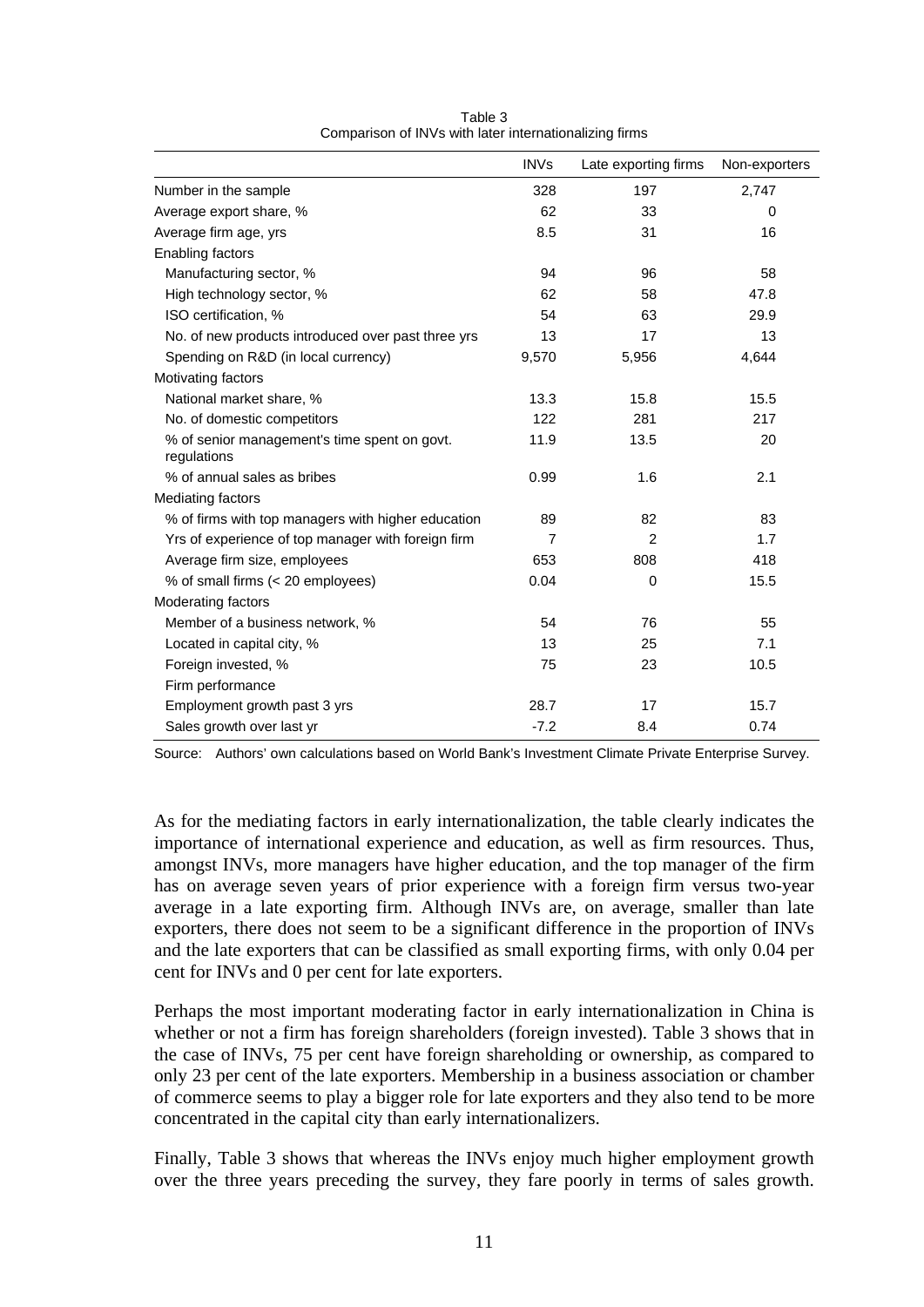Indeed, as against the year preceding the survey, sales growth amongst INVs contracted by 7 per cent, versus the 8 per cent growth rate in late exporting firms. Although growth, evaluated on the basis of only one year's sales, is not sufficient to judge the medium of longer-term sales performance of INVs, it does suggests, particularly when contrasted with the much better performance of late exporters over the same period, that early internationalizing firms do face significant risks, and perhaps more volatility in their sales than late exporters (who also export less and use indirect channels when they do export).

### **4 Methodology**

 $\overline{a}$ 

#### **4.1 Estimating equation and estimators**

In the previous section we analysed and discussed the extent of early internationalization by Chinese firms. Next we continue with our analysis, with the aim of identifying the determinants and impact of early internationalization. As mentioned earlier, we define early internationalization as a privately-held Chinese owned firm that entered the export markets within three years after start-up. We measure internationalization in two ways: first, by the firm's export initiation decision, that is whether or not the firm undertook exports within the first three years of being established. As dependent variable we code a dummy variable to equal 1 if the firm exported within the first three years after establishment, otherwise 0. Second, we measure the degree of internationalization by the percentage share of exports in the total sales of an early internationalizing firm.

Our dependent variable in the first case is a discrete variable, thus we cannot use a common estimator such as ordinary least squares (OLS). This is because there is a large number of firms with no exports in a particular year: in our dataset only 1,018 of 3,948 firms indicated that they exported; and of these, only 328 had begun to export within the first three years after establishment. The cases of zero exports or no foreign presence may not be random but are due to some particular feature of the individual firms so that using an OLS estimator could lead to biased estimates. We use instead a Heckman twostep estimator, implemented in Stata 9.1. This is used to investigate the determinants of the decision of a (young) Chinese firm to enter the export market, as well as the extent of exports as a second step. The use of the Heckman estimator is particularly appropriate in the present case as it corresponds to the notion that firms go through stages in the internationalization process. Thus we can take into account the fact that there is a difference between the probability that a particular firm will export (which is termed the selection stage), and the level of exports once there are positive exports (which is termed the outcome stage). The latter corresponds to later stages in the export development/internationalization process. Firms select to export, and then decide how much to export; as they gain more experience, they will be entering export markets in a more committed manner (Matthee and Naudé 2008).6

<sup>6</sup> Outcomes are observed only for the firms that selected to export. If the factors that determine the choice/selection whether or not to export differ from those that determine the volume of exports, not taking the selection into account is tantamount to having the model subject to an omitted variable bias (Heckman 1979).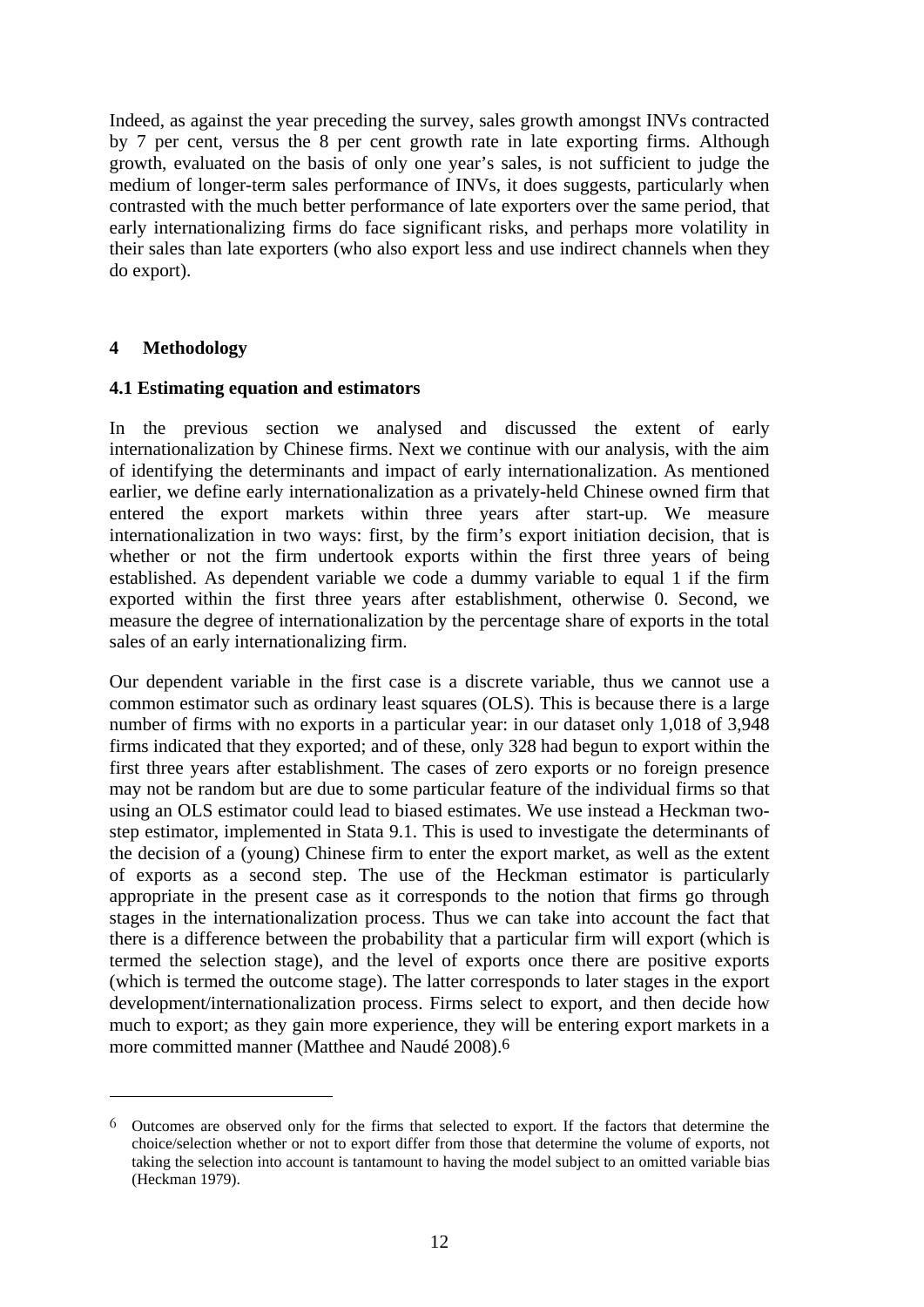Given our discrete dependent variables, the selection stage can be modelled as follows:

$$
E_i^* = D_i \delta + \varepsilon_i \tag{1}
$$

Here  $E_i^*$  is a latent variable corresponding to the 'desired' level of exports, which will only be observed once a firm has decided to export within the first three years, thus  $E_i = 0$  if  $E_i \le 0$  and  $E_i = 1$  if  $E_i^* > 0$  within three years after start-up. The vector *D*<sub>i</sub> contains the determinants of export initiation decision which will contain variables corresponding to the enabling, motivating, mediation and moderating factors in internationalization as discussed in section 2.

Once  $E_i$  is known, the outcome stage, which will correspond to our dependent variable (ii) above, can be modelled as:

$$
X_i^* = Y_i \beta + u_i \tag{2}
$$

With  $X_i = X_i^*$  if  $E_i = 1$  and  $X_i$  not observed if  $E_i = 0$ .

Finally, we estimate the impact of early internationalization on firm performance. As dependent variables we use measures of firm performance, sales growth and growth in employment. As noted earlier, there is some debate in the literature about the most appropriate measure of firm performance to use, but these measures have been used frequently, and we have no other measures available for the firms in our sample. As independent variables, we use the speed of a firm's internationalization, which we define as the period between the time when the firm was established, and when it first started exporting. We control for firm-level characteristics.

#### **4.2 Variables and data**

We already discussed our dependent variables in the previous section. The dependent variables were all obtained from the World Bank's Investment Climate Private Enterprise Survey conducted in 2002 and 2003.

Our explanatory variables and their sources are listed in Table 4. We classify these according to the enabling, motivating, mediating and moderating factors (see Oviatt and McDougall 2005) as was explained in section 2 (see Table 1). Our explanatory variables were obtained from the World Bank's Investment Climate Private Enterprise Survey. In total, the World Bank made data available for 3,948 Chinese firms. Of these, 1,018 were exporters and 328 were early internationalizing firms. Our choice of explanatory variables with which to measure enabling, mediating, motivating and moderating factors were thus constrained by the questions contained in the questionnaire. We also had to make a prudent choice about the number of explanatory variables to include, as good econometric practice suggests parsimony in model fitting.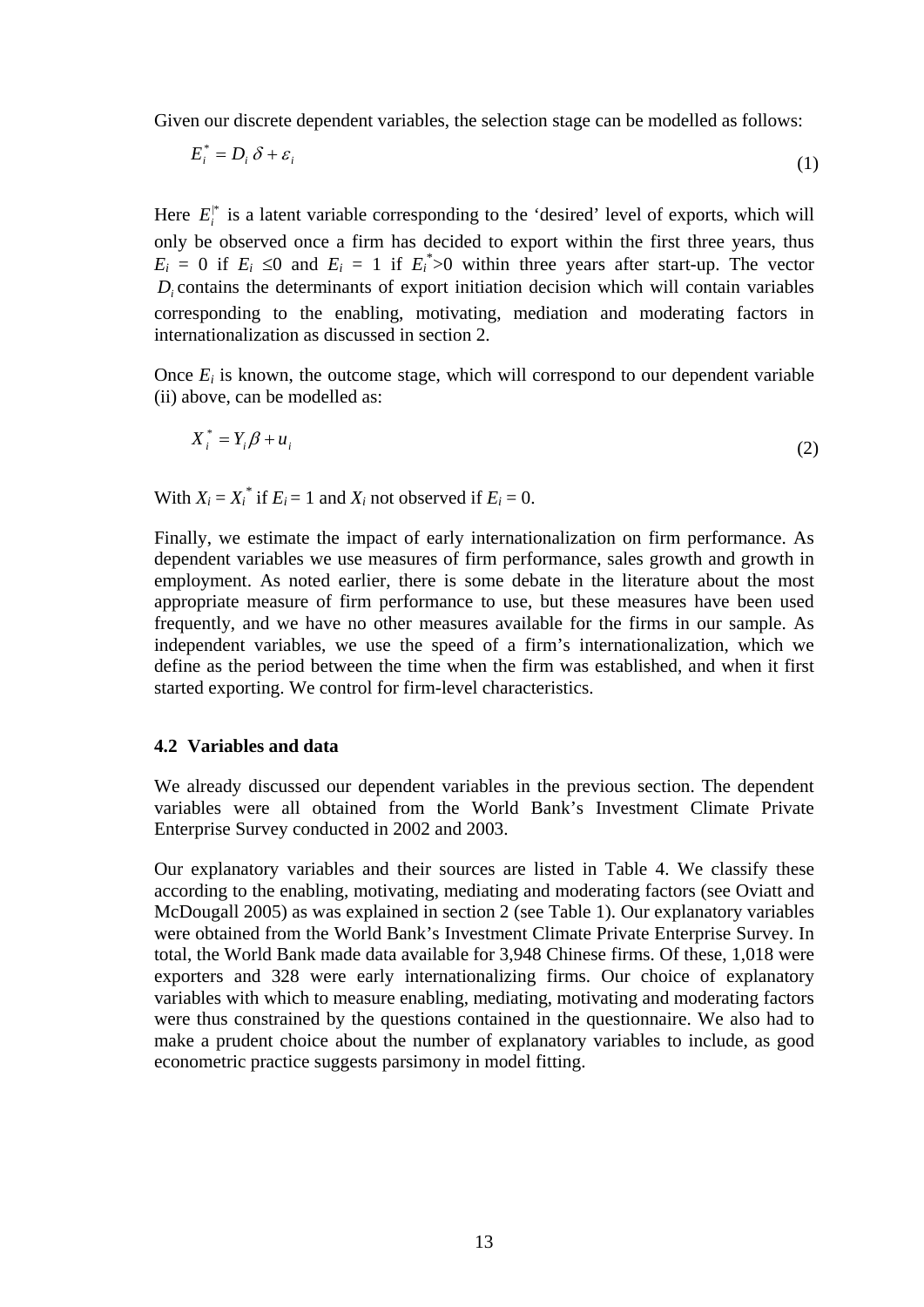| Variable name            | Description                                                                                                                                                                         |
|--------------------------|-------------------------------------------------------------------------------------------------------------------------------------------------------------------------------------|
| Enabling factors         |                                                                                                                                                                                     |
| Age of firm              | The length of time that a firm has been in business, measured as the<br>difference between the date of the survey and the firm's start-up date.                                     |
| High tech product        | A dummy variable which $= 1$ if the firm is in a high technology sector,<br>which includes IT services, chemicals and pharmaceuticals, electronics<br>and auto and auto components. |
| <b>ISO</b> certification | A dummy variable $= 1$ if a firm has received ISO certification.                                                                                                                    |
| R&D spending             | The value of R&D spending in local currency unit in the year preceding<br>the survey.                                                                                               |
| New products introduced  | The number of new products introduced by the firm over the three years<br>preceding the survey.                                                                                     |
| Motivating factors       |                                                                                                                                                                                     |
| Government regulations   | The per cent of senior management's time taken up to deal with<br>government regulations and red tape.                                                                              |
| National market share    | The firm's per cent share of the national market.                                                                                                                                   |
| Competitors              | The number of competitors in the domestic market.                                                                                                                                   |
| <b>Mediating factors</b> |                                                                                                                                                                                     |
| Firm size                | The size of the firm, measured by the number of employees.                                                                                                                          |
| Prior experience         | A dummy variable $= 1$ if the top manager had previously worked for a firm<br>which exported.                                                                                       |
| Education                | A dummy variable $= 1$ if the top manager has a tertiary educational<br>qualification.                                                                                              |
| Foreign experience       | The number of years of experience which the top manager had with a<br>foreign firm.                                                                                                 |
| Moderating factors       |                                                                                                                                                                                     |
| Foreign shareholding     | A dummy variable $= 1$ if the firm has foreign shareholding/ownership and<br>$= 0$ if the firm is wholly indigenous.                                                                |
| <b>Networks</b>          | A dummy variable $= 1$ if the firm is a member of a business organization<br>or a chamber of commerce.                                                                              |
| Firm performance         |                                                                                                                                                                                     |
| Sales growth             | The % growth in sales over the most recent year preceding the survey.                                                                                                               |
| Employment growth        | The % growth in permanent employment over the past three years.                                                                                                                     |

Table 4 Variables used in the regression analyses

Source: Authors' own calculations based on World Bank's Investment Climate Private Enterprise Survey.

#### **5 Results and analysis**

#### **5.1 Regression results: determinants of internationalization (all Chinese firms)**

We estimated Equations (1) and (2) using the Heckman two-step estimator for (i) total exports by all firms in the sample, (ii) direct exports by only those firms that had decided to export directly, and (iii) total exports by those firms that became international within the first three years. In this way we can contrast the determinants of internationalization between direct, indirect, early and later internationalizing firms in China. The regression results are reported in Table 5. We also estimated (1) and (2) for (i) to (iii) above but confined ourselves to indigenous Chinese firms only, i.e., Chinese firms with no foreign shareholding. In our sample there were 3,144 such firms, of which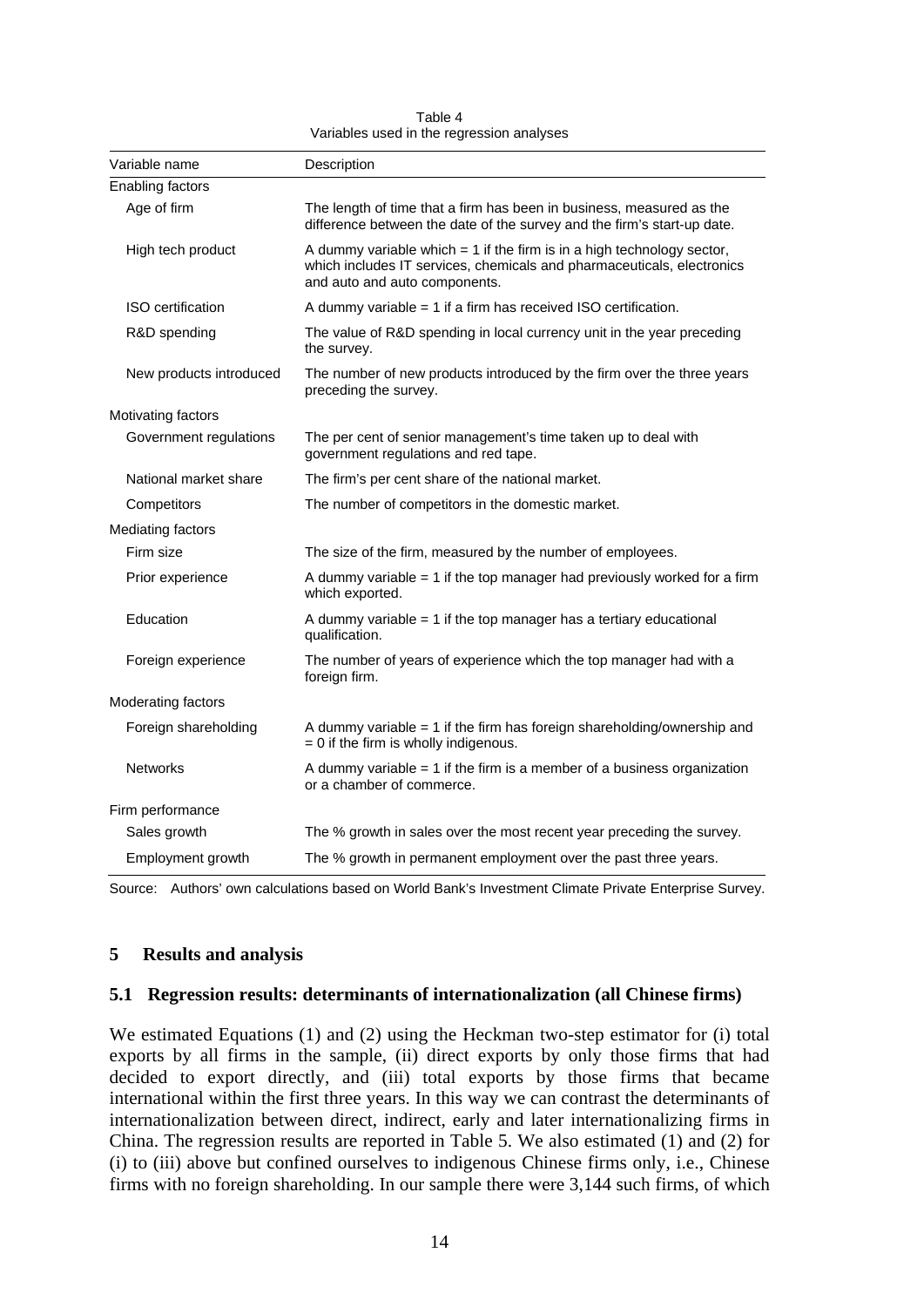555 (18 per cent) exported and of which 85 entered export markets within their first three years. These results are reported in Table 6.

In Table 5 we report the results from the selection stage (Equation 1) in the bottom half, and the results from the outcome stage (Equation 2, conditional on Equation 1) in the upper half. At the bottom of the table we report a number of diagnostics, which show that the regressions are statistically significant (as measured by the Wald  $\chi^2$  test) and that the correlation coefficient  $(\rho)$  between the error terms in (1) and (2) is relatively large (between -0.36 and -0.83). This indicates that it is appropriate in this case to use the Heckman two-step estimator, and that estimating the outcome Equation (2) with OLS would have resulted in biased estimates.

| Variable                | All exporters |               | Direct exporters |                 |          | INVs: total exports |  |
|-------------------------|---------------|---------------|------------------|-----------------|----------|---------------------|--|
|                         |               |               | Outcome model    |                 |          |                     |  |
| Age of firm             | $-0.23$       | $(-1.30)$     | $-0.53$          | $(-2.00)$ **    | $-0.78$  | $(-0.83)$           |  |
| National market share   | $-0.31$       | $(-3.02)$ **  | $-0.40$          | $(-3.09)$ **    | $-0.41$  | $(-2.65)$ **        |  |
| Competitors             | 0.00          | $(-0.19)$     | 0.008            | (0.79)          | 0.01     | (1.28)              |  |
| New products introduced | 0.08          | $(1.74)^*$    | $-0.04$          | $(-0.75)$       | 0.04     | (0.57)              |  |
| Government regulations  | 0.50          | $(2.28)$ **   | 0.50             | $(1.76)^*$      | 1.06     | $(1.98)^*$          |  |
| Prior experience        | $-6.13$       | $(-0.54)$     | $-9.28$          | $(-0.76)$       | $-9.9$   | $(-0.43)$           |  |
| Firm size               | $-0.007$      | $(-2.19)$ **  | $-0.009$         | $(-1.82)^*$     | $-0.004$ | $(-0.71)$           |  |
| Foreign experience      | 0.74          | $(2.47)$ **   | 0.39             | (0.94)          | 0.97     | $(3.07)$ **         |  |
| <b>Networks</b>         | $-8.73$       | $(-1.40)$     | $-16.10$         | $(-2.01)^*$     | $-11.26$ | $(-1.45)$           |  |
| Foreign shareholding    | 13.10         | $(1.95)^*$    | $-8.67$          | $(-0.70)$       | 18.82    | (0.47)              |  |
| Constant                | 52.23         | $(2.33)$ **   | 104.4            | $(2.76)$ **     | 49.67    | (0.67)              |  |
|                         |               |               |                  | Selection model |          |                     |  |
| Age of firm             | $-0.00$       | $(-0.07)$     | $-0.002$         | $(-0.34)$       |          |                     |  |
| High tech product       | 0.33          | $(2.22)$ **   | 0.33             | $(1.91)^*$      | $-0.13$  | $(-0.51)$           |  |
| <b>ISO</b>              | 0.61          | $(4.03)***$   | 0.47             | $(2.75)$ **     | 0.10     | (0.39)              |  |
| Competitors             | $-0.00$       | $(-0.81)$     | $-0.00$          | $(-0.94)$       | $-0.00$  | $(-0.57)$           |  |
| R&D spending            | $-0.00$       | $(-1.03)$     | $-0.00$          | $(-1.74)^*$     | $-0.00$  | (0.93)              |  |
| Government regulation   | 0.002         | (0.25)        | 0.003            | (0.38)          | $-0.02$  | $(-1.55)$           |  |
| Education               | $-0.03$       | $(-0.12)$     | 0.31             | (1.00)          | 0.26     | (0.73)              |  |
| Prior experience        | 1.40          | $(8.36)***$   | 0.86             | $(5.05)***$     | 0.76     | $(3.09)$ **         |  |
| Firm size               | 0.0004        | $(3.75)***$   | 0.0005           | $(4.41***$      | $-0.00$  | $(-0.48)$           |  |
| Foreign experience      | 0.006         | (0.45)        | 0.03             | $(2.26)$ **     | 0.003    | (0.18)              |  |
| <b>Networks</b>         | 0.27          | $(1.76)^*$    | 0.27             | (1.53)          | $-0.12$  | $(-0.49)$           |  |
| Foreign shareholding    | 0.51          | $(2.87)$ **   | 0.86             | $(4.57)***$     | 1.28     | $(5.30)***$         |  |
| Constant                | $-2.19$       | $(-8.44)$ *** | $-2.95$          | $(-7.70)$ ***   | $-1.24$  | $(-2.77)$ **        |  |
| No. of obs              |               | 638           | 682              |                 | 175      |                     |  |
| Censored obs            |               | 512           |                  | 602             |          | 114                 |  |
| Uncensored obs          |               | 126           |                  | 80              |          | 61                  |  |
| Wald $\chi^2$           |               | 192.17***     |                  | 141.65***       |          | 99.37***            |  |
| ρ                       | $-0.42$       |               |                  | $-0.83$         |          | $-0.36$             |  |

Table 5 Heckman two-step regression results for all Chinese private firms (dependent variables: decision to export and export share)

Note: z-ratios in parenthesis. \*\*\*, \*\* and \* indicate significance at the 1%, 5% and 10 % levels respectively.

Source: Authors' calculations.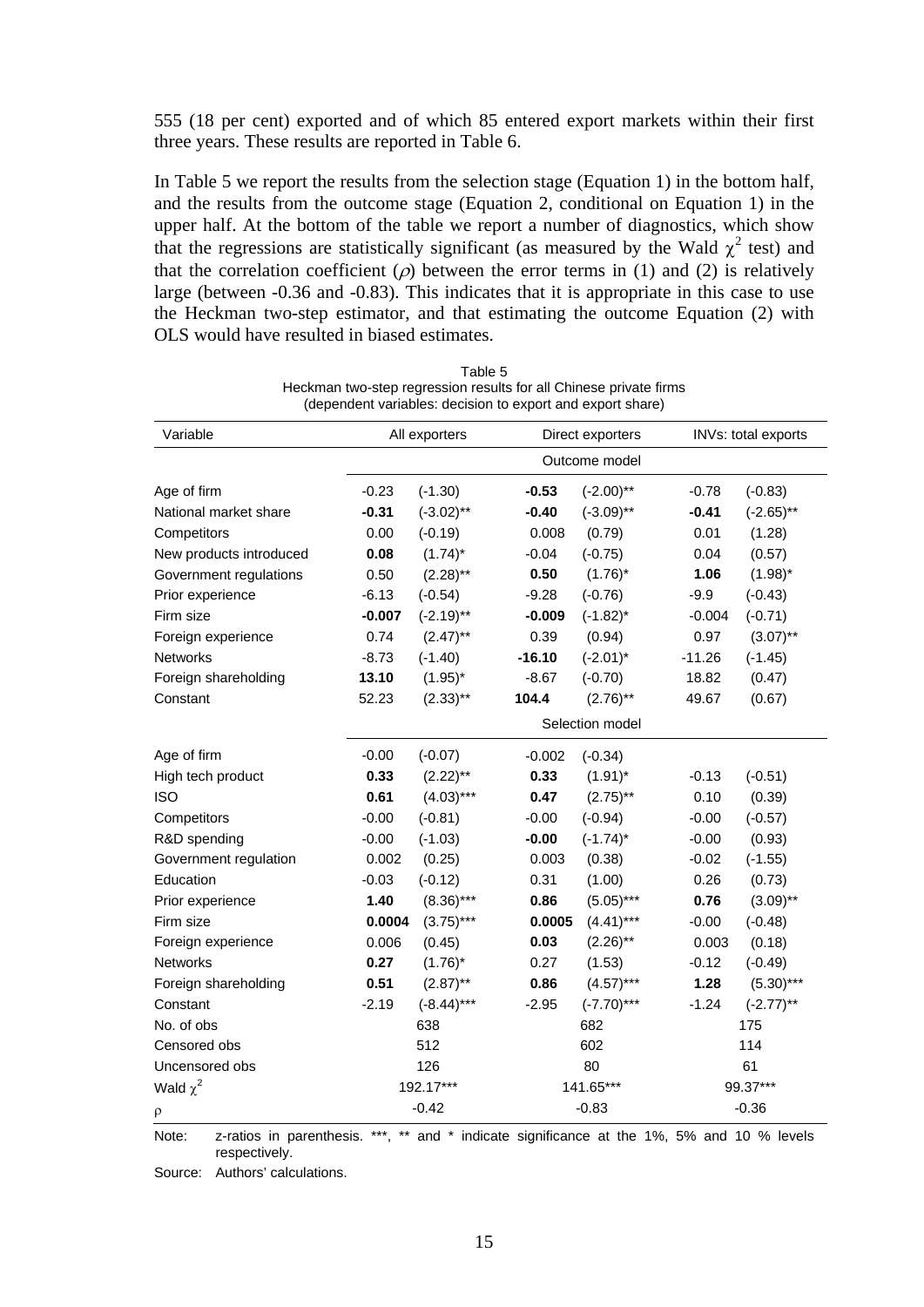First, we discuss the results from the selection model (i.e., the factors that determine the probability that a firm will initiate internationalization). Comparing across the three categories of internationalizing firms, namely all exporters, direct exporters and early exporters (columns 2 to 4), we can see that there are broad similarities, but also some notable differences. The three categories are similar in that foreign shareholding and prior experience of the top manager/entrepreneur in an exporting firm are significant determinants raising the probability that a firm will enter export markets. Unlike in the case of OLS regression the marginal effects from a selection model need to be computed; the rule of thumb is that the marginal effect can be obtained by dividing the coefficient on a variable by 2.5. Using this rule of thumb, the results in Table 5 show that the probability in China of a firm to consider exporting increases by about 50 per cent if the entrepreneur or top manager has previously been involved in an exporting firm, and that having foreign shareholding or ownership raises the probability of exporting by about 20 per cent.

The results in Table 5 also suggest that INVs are influenced by different considerations in internationalization. Thus, prior experience in an exporting venture, and foreign shareholding/ownership are the only two determinants of whether or not a firm in the present sample will start to export within its first three years. Foreign shareholding has by far the largest effect—also when compared to the entire sample—with foreign shareholding increasing by about 50 per cent the probability that a new firm will start exporting before its third year. In the case of all firms having a high technology product and ISO certification raises the probability of exporting. Firm size is also significant, although the coefficient is very small.

In the case of all exporters (direct and indirect) being part of a network is also important in raising the probability that a firm will export, although networks do not seem to be important for either direct exporters, or for the decision to export within the first three years. Surprisingly, being a member of a business network is negatively associated with a firm's export share in the case of directly exporting firm (column 3). What these findings suggest is that in China, business networks enable firms not wishing to export directly, to enter export markets indirectly. Thus networks could facilitate contacts and introductions to other firms, such as multinational enterprises, through which exports can be handled. This explanation is consistent with the findings of Peng (2004) on the roles of networks in China. However, for directly exporting firms, networks do not matter for the decision whether or not to export, but if the firm is member of a network, its share of exports tends to be lower. This may reflect the possibility that networks may lock firms into practices and procedures that are not conducive to rapid learning and experimentation, and that networks in China are relatively more effective for participation in the domestic than the international markets.

Once a firm decides to start exporting, it has to decide the extent/share of its exports. In Table 5 the factors that influence the eventual outcome in terms of the share of total sales resulting from exports, are identified in the upper part of the table. Here again there are some common factors, and it seems that INVs are somewhat different from the general exporters or direct exporters. Two factors which impact on the ratio of exports of all firms are their share of the national market, and government regulations. The coefficient on their national market share is negative (ranging from -0.31 to -0.41), and tends to be larger for direct exporters and INVs. The size of the coefficient implies that in the general case a 10 per cent increase in a firm's domestic market share is associated with an 8 per cent smaller export share. This finding is consistent with findings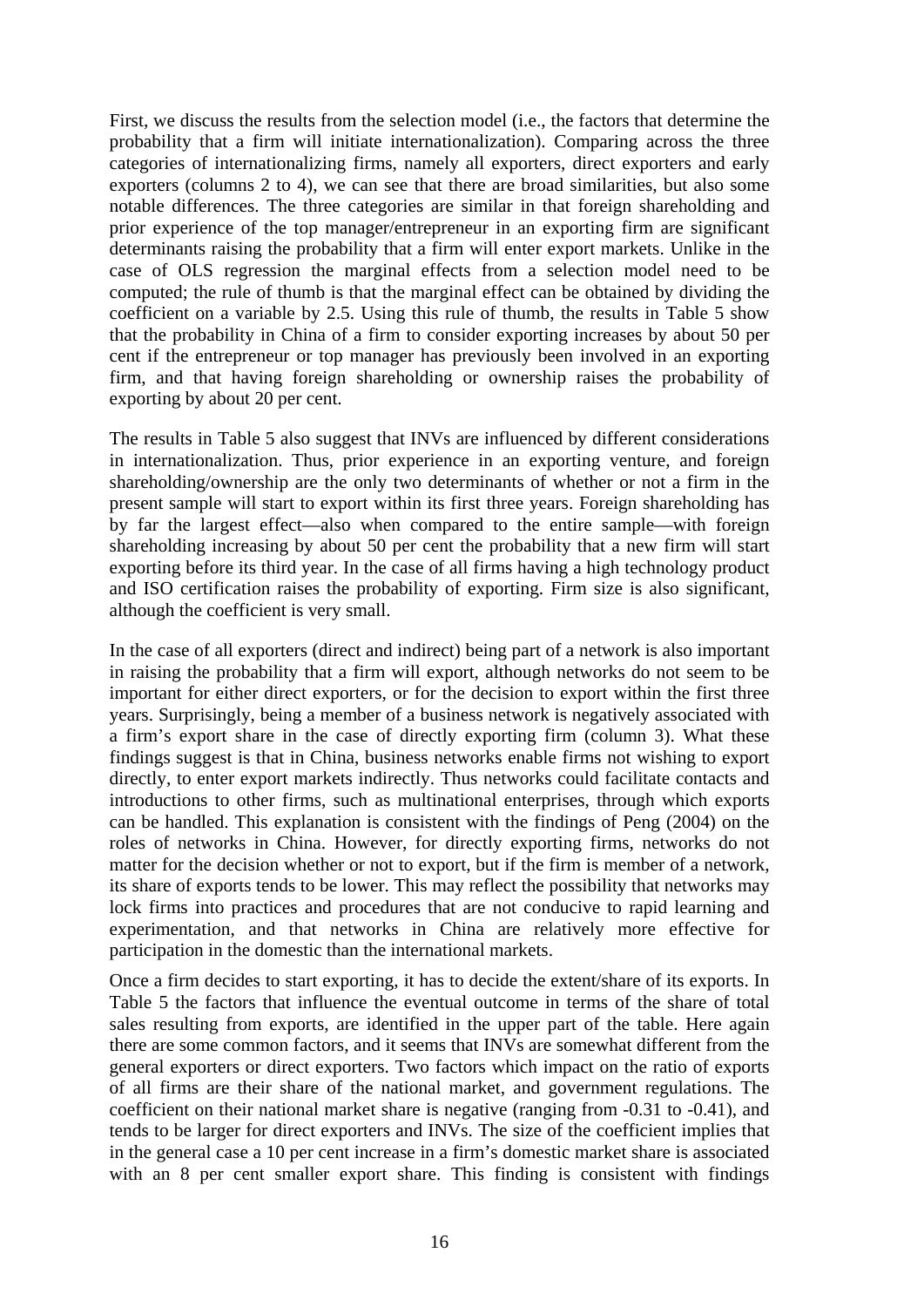elsewhere that Chinese firms may enter international markets because of strong domestic competition and that with stronger domestic competition they would focus more on expanding their export market.

Government regulations have a significant impact on the extent of exports of all firms, but most noticeably on the exports of INVs. The coefficient, perhaps surprisingly, is positive. However, it should be kept in mind that the current regression analysis does not imply causality, but rather association. The significance, and positive sign of the coefficient on government regulations therefore suggest that the more firms export, the more time their top managers/entrepreneurs need to spend on government regulations, but that these do not discourage exports; it can also be seen in the selection model that government regulations have no impact on the decision/probability of any type of firm to enter export markets. However, when they do so, and as they export more, the 'paper work' becomes significant.

INVs seem to differ from other exporting firms in terms of the factors that determine the extent of their exports: firm size plays no role in the case of INVs, and the top manager/entrepreneur's years of previous experience in a foreign or foreign-owned firm is much more important. It is interesting to note that whereas firm size was positively associated with the probability of entering export markets, once a larger firm has entered export markets, the share of exports in total sales is less than that of smaller firms. For INVs, the previous experience of their top manager or entrepreneur is important: an additional year of experience is consistent with an increase of around 9 per cent in their export share.

Finally, in the case of the entire sample we note that whereas foreign shareholding is an important determinant of the decision to enter export markets, it is important only in expanding the share of exports in total sales. In case of direct exporters and INVs, foreign shareholding is not significantly associated with the share of exports. This could point to the importance of indirect exports through the mediating effects of multinational enterprises (MNEs) in China for many exporters, but not for INVs.

## **5.2 Regression results: determinants of internationalization of indigenous Chinese firms**

The results reported in Table 5 are for all Chinese firms, regardless of whether they have foreign shareholding or ownership, which, as we have seen, is a significant determinant of the probability to export and specifically for entering export markets at an early age. In this section we limit our attention only to indigenous Chinese firms, i.e., firms without any foreign shareholding or ownership. As in the previous case, we estimate Equations (1) and (2) for the case of (i) all indigenous Chinese firms in the sample, (ii) only those indigenous Chinese firms that export directly, and (iii) only those indigenous Chinese firms that start exporting within three years of start-up.

The regression results are given in Table 6. As in Table 5, we can see that the regressions are statistically significant (as measured by the Wald  $\chi^2$  test) and that the correlation coefficient ( $\rho$ ) between the error terms in (1) and (2) is relatively large in at least two cases (columns 3 and 4). This indicates that it is appropriate in these cases to use the Heckman two-step estimator, and that estimating the outcome Equation (2) with OLS would have resulted in biased estimates.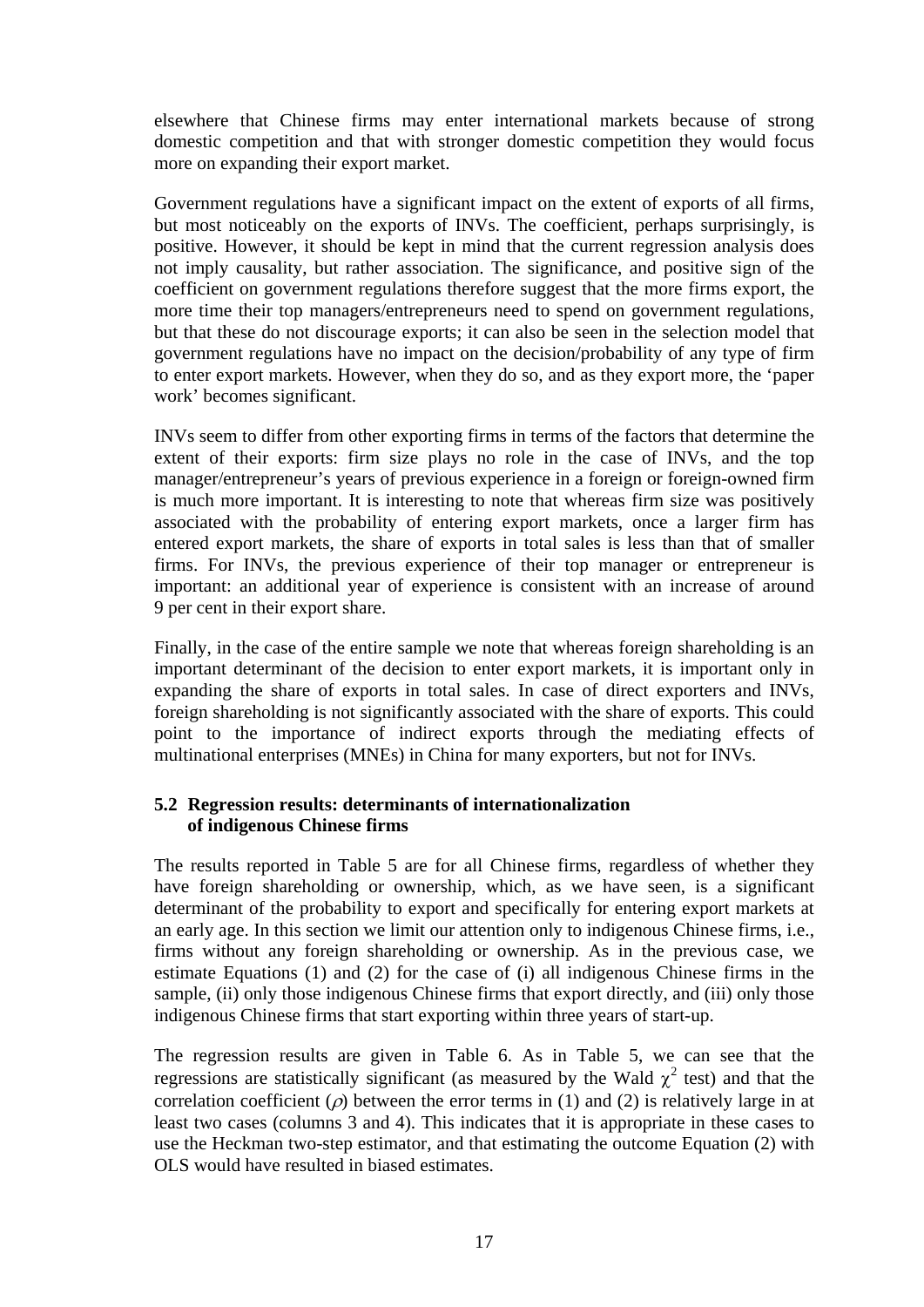|                         | Indigenous exporters          |              |          |                 |             |              |  |
|-------------------------|-------------------------------|--------------|----------|-----------------|-------------|--------------|--|
| Variable                | All exports<br>Direct exports |              |          |                 | <b>INVs</b> |              |  |
|                         | Outcome model                 |              |          |                 |             |              |  |
| Age of firm             | $-0.06$                       | $(-0.39)$    | $-0.42$  | $(-2.25)$ **    | 0.57        | (0.72)       |  |
| National market share   | $-0.13$                       | $(-1.22)$    | $-0.11$  | $(-1.02)$       | 0.03        | (0.26)       |  |
| Competitors             | $-0.00$                       | $(-0.29)$    | 0.005    | (0.63)          | 0.06        | (0.73)       |  |
| New products introduced | $-0.02$                       | $(-0.33)$    | 0.07     | (1.18)          | $-0.14$     | $(-0.17)$    |  |
| Government regulations  | 0.02                          | (0.09)       | 0.30     | (1.04)          | 1.30        | $(2.51)$ **  |  |
| Prior experience        | 1.15                          | (0.10)       | 8.50     | (0.86)          | $-28.50$    | $(-3.12)$ ** |  |
| Firm size               | $-0.00$                       | $(-0.40)$    | $-0.005$ | $(-1.32)$       | 0.002       | (0.36)       |  |
| Foreign experience      | 1.08                          | (1.13)       | 0.50     | (0.47)          | $-0.42$     | $(-0.23)$    |  |
| <b>Networks</b>         | $-12.13$                      | $(-1.63)$    | $-16.94$ | $(-2.38)$ **    | 4.23        | (0.52)       |  |
| Constant                | 32.3                          | (1.46)       | 50.49    | $(1.83)^*$      | 31.12       | $(1.95)^*$   |  |
|                         |                               |              |          | Selection model |             |              |  |
| Age of firm             | $-0.00$                       | $(-0.55)$    | $-0.01$  | $(-0.85)$       |             |              |  |
| High tech product       | 0.40                          | $(2.18)$ **  | 0.24     | (1.06)          | 0.15        | (0.43)       |  |
| <b>ISO</b>              | 0.70                          | $(3.68)***$  | 0.73     | $(2.95)$ **     | $-0.71$     | $(-1.93)^*$  |  |
| Competitors             | $-0.00$                       | $(-0.76)$    | $-0.00$  | $(-0.51)$       | $-0.002$    | $(-0.84)$    |  |
| R&D spending            | $-0.00$                       | $(-0.66)$    | $-0.00$  | $(-0.56)$       | $-0.00$     | (0.77)       |  |
| Government regulation   | 0.00                          | (0.40)       | 0.00     | (0.37)          | $-0.04$     | $(-2.00)$ ** |  |
| Education               | 0.08                          | (0.32)       | 0.74     | (1.38)          | 1.02        | (1.61)       |  |
| Prior experience        | 1.50                          | $(7.21***$   | 0.81     | $(3.44)***$     | 0.82        | $(2.34)$ **  |  |
| Firm size               | 0.0004                        | $(3.14)$ **  | 0.0005   | $(4.31***$      | $-0.00$     | $(-1.11)$    |  |
| Foreign experience      | 0.05                          | (1.40)       | 0.13     | $(3.15)$ **     | $-0.17$     | $(-2.07)$ ** |  |
| <b>Networks</b>         | 0.33                          | $(1.69)^*$   | $-0.03$  | $(-0.14)$       | $-0.68$     | $(-1.87)$ ** |  |
| Constant                | $-2.44$                       | $(-7.82)***$ | $-3.40$  | $(-5.56)$ ***   | $-0.52$     | $(-0.83)$    |  |
| No. of obs              | 510                           |              | 548      |                 | 114         |              |  |
| Censored obs            | 440                           |              | 514      |                 | 95          |              |  |
| Uncensored obs          | 70                            |              | 34       |                 | 19          |              |  |
| Wald $\chi^2$           |                               | 83.78***     | 71.33*** |                 | 31.24**     |              |  |
| $\rho$                  | 0.01                          |              | $-0.37$  |                 | $-0.83$     |              |  |

Table 6 Heckman two-step regression results for indigenous Chinese private firms (dependent variables: decision to export and export share)

Note: z-ratios in parentheses. \*\*\*, \*\* and \* indicate significance at the 1%, 5% and 10 % levels,, respectively.

Source: Authors' calculations.

Table 6 shows that also here, there are some commonalities as well as some notable differences between the export determinants of the various types of indigenous Chinese firms. Similarly to the results in Table 5, we can see that the prior experience of the top manager/entrepreneur in an exporting firm is a highly significant determinant of the probability that a firm will enter the export markets. Also, in the case where total exports (direct and indirect) are examined (column 2), having a high tech product, ISO certification and being a larger firm are again factors that have a statistically significant and positive impact on the probability that an indigenous firm will start to export. However, in the case of indigenous firms, as opposed to the sample that included foreign invested firms, belonging to a business network is now significant for all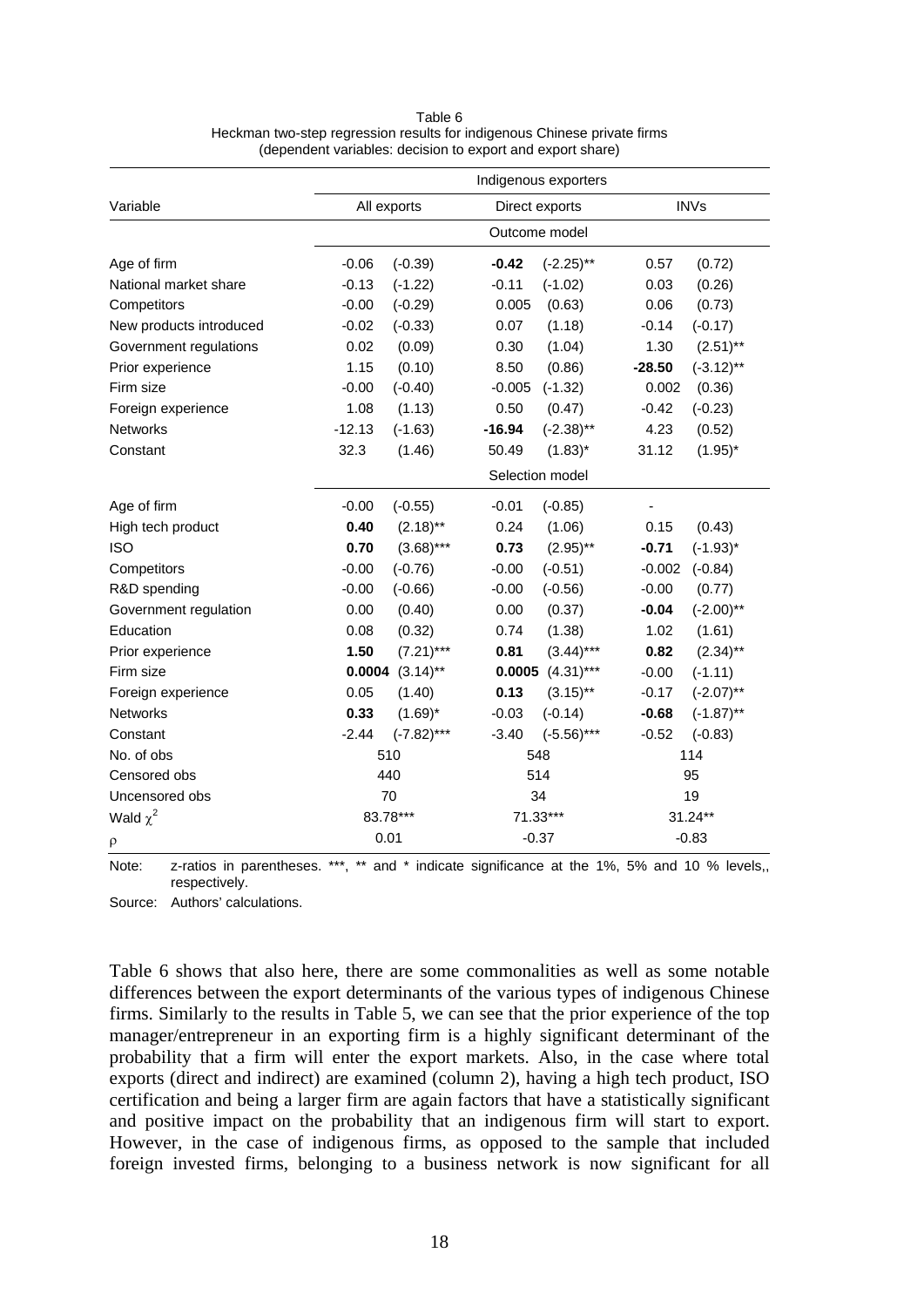exporters (column 2) in determining the probability of exporting, but not significant in explaining the share of exports once a firm starts to export.

We can see that the number of years of prior experience of the top manager/entrepreneur in a foreign-owned firm is positively and significantly associated with the probability that an indigenous firm will start exporting directly. As far as the determinants of the extent of exporting are concerned, once an indigenous firm makes the decision to start exporting directly, Table 6 shows that only two variables are noted as statistically significant: the age of the firm and whether the firm belongs to a business network. The age of the firm is negatively associated with the extent of exporting, suggesting that as firms age, their export shares decline. This would be the case if either the aging firms become less adaptable/flexible in adjusting to international challenges (older firms may be slower to learn, as noted by Autio, Sapienza and Almeida 2000) or the exporting firms over time turn their international experience into an advantage domestically so that the share of their domestic sales increases. As in the case of Table 5, we find that for indigenous firms in China membership in a business network is negatively associated with the firms' export share.

Of the 3,144 indigenous Chinese firms in the sample, only 85 firms (3 per cent) were early internationalizing firms or international new ventures, i.e., entering export markets within three years after start-up. In column 4 of Table 6, we report the regression results of modelling the decision of an indigenous firm to start exporting within the first three years, as well as the subsequent export shares for the firms that make the decision. It can be concluded that indigenous INVs in China face a number of different determinants in their internationalization behaviour. For one, belonging to a business network seems to delay the internationalization of indigenous firms in China: we can see this from the fact that for exports in general the effect of network membership is positive, but the effect is negative when considering early exporting. Again, as in the previous results, this suggests that business network membership in China offers advantages mainly for competing in the domestic market or for exporting indirectly, and that firms selecting to become members of such business networks have their primary sights on the domestic market; they have less international orientation.

What we also find surprising and unexpected as far as the internationalization behaviour of indigenous Chinese INVs is concerned, is the observation that the prior foreign experience of the top manager and the firm's ISO certification are negatively associated with the probability of early internationalization. This suggests that firms might find it difficult and time-consuming to obtain the ISO certification, and that few firms which internationalize within the first three years apply for the certification. There might be two explanations for the negative impact of a top manager's previous work experience in a foreign owned firm. The first is consistent with the IE literature, in which early internationalization is seen as an attempt by the firm to strengthen its firm capabilities and to learn quickly about foreign environments. Thus it may be the case that the more experience a manager or entrepreneur has had in a foreign firm, the less urgent the need to export early seems to be, and the indigenous firm could, instead, use the existing foreign experience to obtain competitive benefits first in the domestic market—and perhaps later enter the export markets, and in a more direct manner once they do so.

On the other hand, the delayed internationalization of firms in which top managers have foreign experience may imply that indigenous Chinese firms may underestimate the complexities involved in 'going global'. Unaware of the risks and resources required for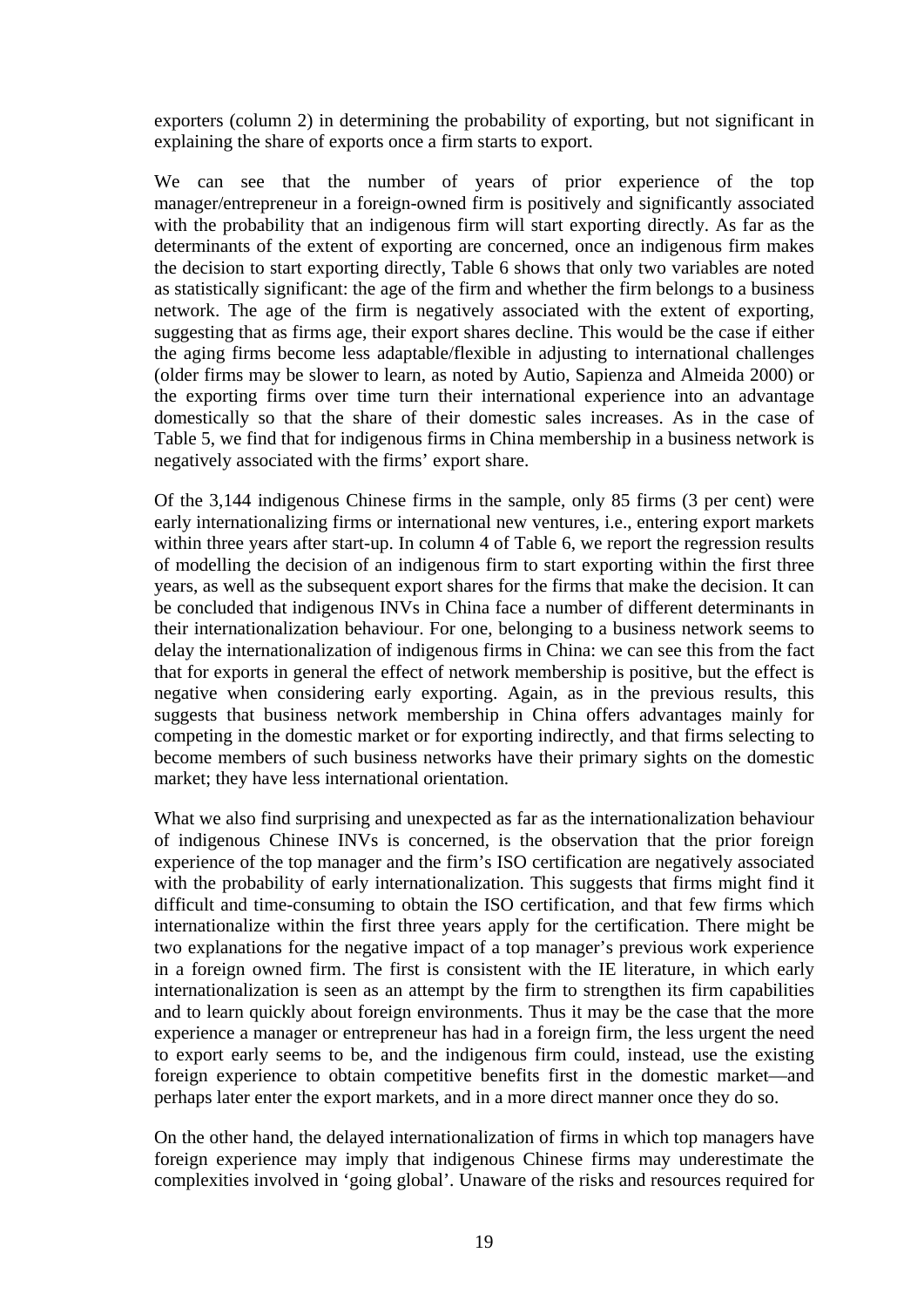successful internationalization, indigenous companies may be 'rushing in'. Thus, the firms that have the benefit of managers with foreign experience may be more cautious, preferring to internationalize more gradually.

Table 6 shows that government regulations also create a barrier for firms to internationalize within the first three years. This is the only instance in this paper where we find the extent of government regulations to be prohibitive towards exporting. When the firms are older, or have foreign shareholding, government regulations do not seem to have the same negative impact, suggesting that there might be a learning/experience process involved in handling the burden of bureaucracy.

Finally, we see from Table 6 that as far as the export share of indigenous Chinese INV is concerned, prior experience of exporting by a top manager has a negative association. Thus, whilst prior exporting experience helps a new indigenous firm to break into the export markets, it lowers a firm's subsequent export share. This could reflect the fact that going global is often a part of a firm's strategy to raise its competitiveness in domestic markets. Thus, the INVs with export-experienced top managers may be more successful in benefiting from internationalization, and will turn these benefits to their advantage on the domestic market, leading to a rise in their share of domestic sales relative to export sales.

#### **6 Summary and conclusions**

The aim of our paper was to contribute to the growing literature on international entrepreneurship by improving our understanding of the extent and impact of international new ventures (INVs) in emerging economies, and specifically by improving our knowledge of international entrepreneurs and INVs in China.

Through our analysis of the 3,948 firms participating in the World Bank's Investment Climate Private Enterprise Survey, it was found that 22.2 per cent (835 firms) of the responding 3,948 firms were exporters and that even though this percentage was relatively high in comparison to firm-level studies in other countries, it was on par with observations from other earlier Chinese firm-level studies. It was also noted that exporting firms in China tend:

- i) to export more directly,
- ii) to be larger than non-exporting firms,
- iii) to grow faster in terms of employment and sales than non-exporting firms,
- iv) to be younger on average than non-exporting firms,
- v) to spend more on R&D, and bring out more new products than non-exporters,
- vi) to have more foreign ownership/shareholding, and
- vii) to have managers with more experience of foreign trade.

A particular contribution of our paper is the focus on the neglected topic of international new ventures (INVs) in China. We find this phenomenon to be significant, with 32 per cent of exporting firms having started their exports within the first three years. Analysis showed that foreign shareholding, business networks and prior exporting experience of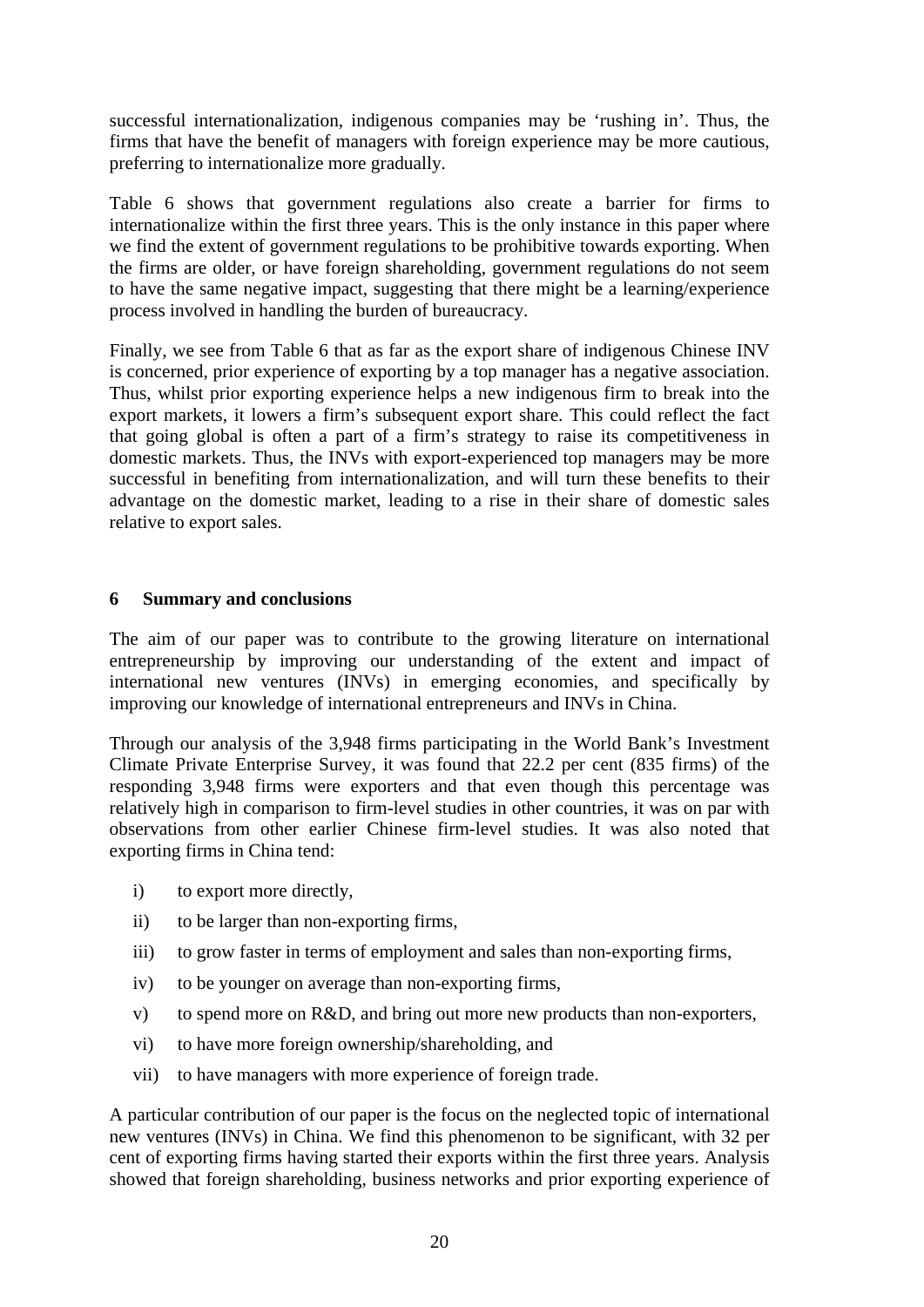the top manager/entrepreneur are significant determinants in raising the probability that the firm will enter the export markets and, specifically, that it will start within three years of set-up. It was noted that in China the probability of a firm exporting increases by about 50 per cent if the entrepreneur or top manager has previously been involved in an exporting firm, and that having foreign shareholding or ownership raises the probability by about 20 per cent. These two variables, respectively, fall into the mediating and moderating factor categories suggested by Oviatt and McDougall (2005). The positive role played by prior experienced top manager/entrepreneur in INVs is also reiterated elsewhere in the literature (e.g., De Clerq and Bosma 2008; Zucchella et al. 2007; McNaughton 2003). The positive impact of having foreign ownership for 'going global' is consistent with Autio et al. (2005) who emphasize that being a part of a network is an essential foundation for firm internationalization and that it accelerates INVs learning process.

Furthermore, it was found that the extent/share of INV and the exports of directly exporting firms was influenced by their success on the national market, as well as government regulations. It was estimated that a 10 per cent increase in a firm's share on the domestic market is associated with an 8 per cent smaller share in exports. This finding is consistent with findings elsewhere: Chinese firms may go international because of strong domestic competition and that with stronger domestic competition they focus more on expanding their export markets. It can be concluded that the more firms export, the more time top managers/entrepreneurs need to handle government regulations, but that this does not discourage exports. This may contradict the main view in the literature, as in Fonseca Lopez-Garcia and (2001), Klapper, Laeven and Rajan (2006) and Shaw and Darroch (2004) who find that a less conducive environment where firms face a heavy regulation burden is often associated with fewer new start-ups as well as slower firm growth.

With regard to indigenous Chinese firms, it was determined that they enter internationalization based on the years of foreign-firm experience of their top manager/entrepreneur, firm size and whether or not they had an ISO certification. The share of the indigenous firms' (direct/INVs) exports is once again influenced by the foreign-firm experience of their top manager/entrepreneur as well as the size of the firm, its network affiliations and the degree of subjection from government regulation.

A number of avenues for further research into international entrepreneurship in China stands out from the present analysis. One is the issue of firm size: to investigate how small firms (constituting the minority in the present sample) internationalize. A second possible avenue for further research is determining how early internationalization impacts on firm performance. In this paper we found tentative evidence for China that the firms which internationalized at an early stage may perform worse than firms internationalizing later; this is particularly true if the firms are indigenous. And third, we have found an ambiguous role in internationalization for networks. Further research could shed more light on the nature and impact of Chinese business networks on the extent and success of a firm's internationalization. Finally, more and more Chinese firms are going global, not only through exporting, but through outward foreign direct investment. The sample used in this paper did not enable us to investigate this dimension of internationalization, and it remains a relatively unexplored field of study.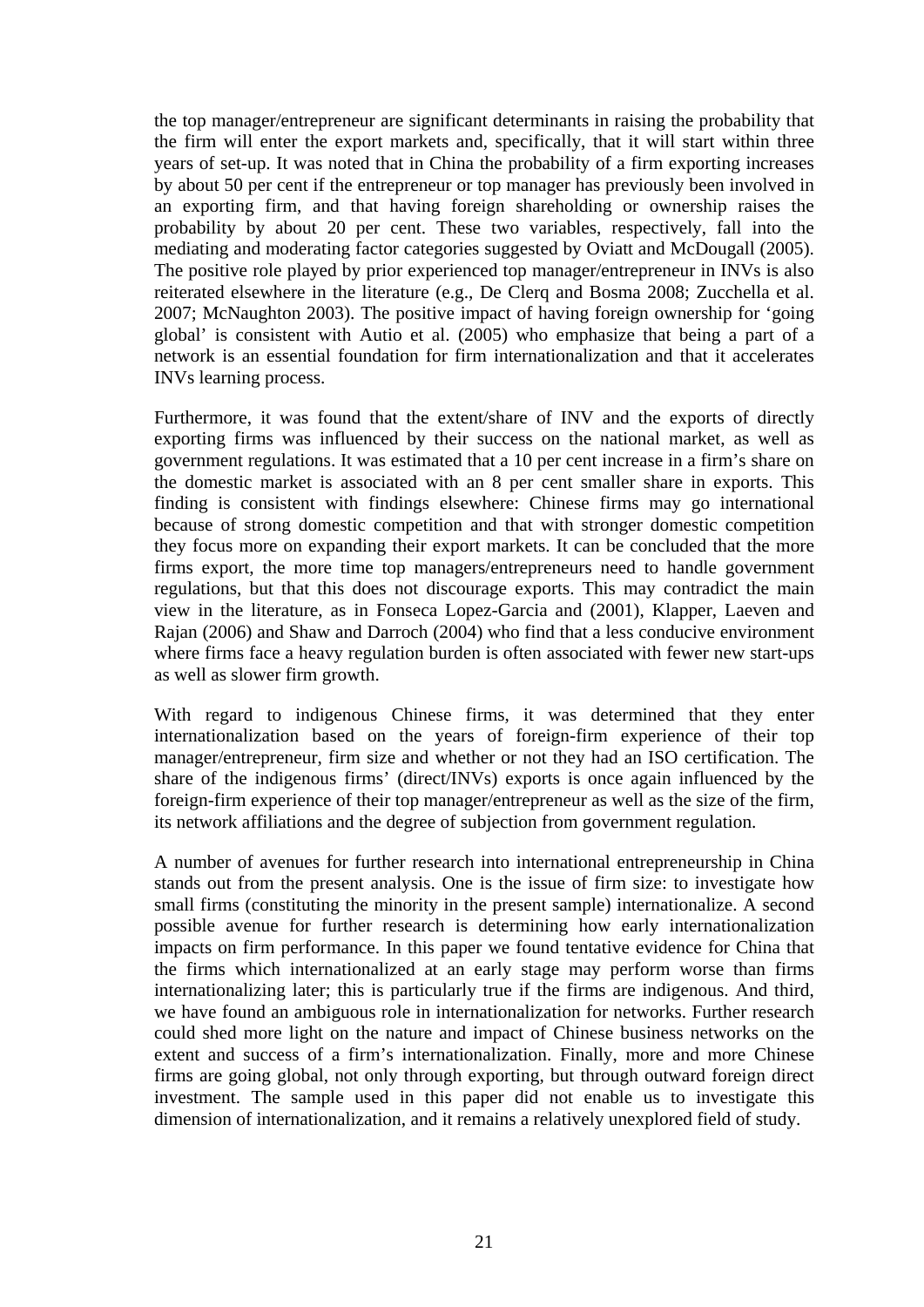#### **References**

- Acedo, F. J., and M. V. Jones (2007). 'Speed of Internationalization and Entrepreneurial Cognition: Insights and a Comparison between International New Ventures, Exporters and Domestic Firms'. *Journal of World Business*, 42 (3): 236-52.
- Acs, Z. J., and S. Terjesen (2008). 'Born Local: Toward a Theory of Intermediated Internationalization'. Jena: Max Planck Institute of Economics. Mimeo.
- Adams, F. G., B. Gangnes, and Y. Shachmurove (2006). 'Why Is China So Competitive? Measuring and Explaining China's Competitiveness'. *The World Economy*, 29 (2): 95-122.
- Alon, I., and M. Lerner (2008). 'International Entrepreneurship in China: Lessons from Global Entrepreneurship Monitor'. Paper presented at the Next Globalization Conference on Transnational Entrepreneurship, 30 April. Waterloo, Ont: Wilfrid Laurier University. Available at: www.wlu.ca/documents/30218/ International\_ Entrepreneurship.pdf.
- Amiti, M., and C. Freund (2007). 'China's Export Boom'. *Finance and Development*, 44 (3): 38-41.
- Amiti, M., and C. Freund (2008). 'An Anatomy of China's Export Growth'. NBER Books in Progress. Cambridge, MA: National Bureau of Economic Research.
- Autio, E. (2005). 'Creative Tension: The Significance of Ben Oviatt's and Patricia Mcdougall's Article "Toward a Theory of International New Ventures" '. *Journal of International Business Studies*, 36 (1): 9-19.
- Autio, E., H. J. Sapienza, and J. G. Almeida (2000). 'Effects of Age at Entry, Knowledge Intensity, and Limitability on International Growth'. *Academy of Management Journal*, 43: 909-24.
- Autio, E., H. J. Sapienza, and P. Arenius (2005). 'International Social Capital, Technology Sharing, and Foreign Market Learning in Internationalizing Entrepreneurial Firms'. In D. A. Shepherd and J. A. Katz (eds), *International Entrepreneurship, Advances in Entrepreneurship, Firm Emergence and Growth*, vol. 8. Amsterdam: Elsevier, 9-42.
- Boisot, M., and M. W. Meyer (2008). 'Which Way through the Open Door? Reflections on the Internationalization of Chinese Firms'. *Management and Organization Review*. Postprint: doi: 10.1111/j.1740-8784.2008.00116.x
- Child, J., and S. B. Rodrigues (2005). 'The Internationalization of Chinese Firms: A Case for Theoretical Extension?'. *Management and Organization Review*, 1 (3): 381- 410.
- Colvin, J. G., and D. P. Slevin (1989). 'Strategic Management of Small Firms in Hostile and Benign Environments'. *Strategic Management Journal*, 10: 75-87.
- De Clerq, D., and N. Bosma (2008). 'An Exploratory Study of International Commitment by Nascent and Existing Firms'. *Journal of Small Business and Entrepreneurship*, 21 (3): 293-308.
- Dollar, D. (2008). 'Lessons from China for Africa'. WB Policy Research Working Paper 4531. Washington, DC: World Bank.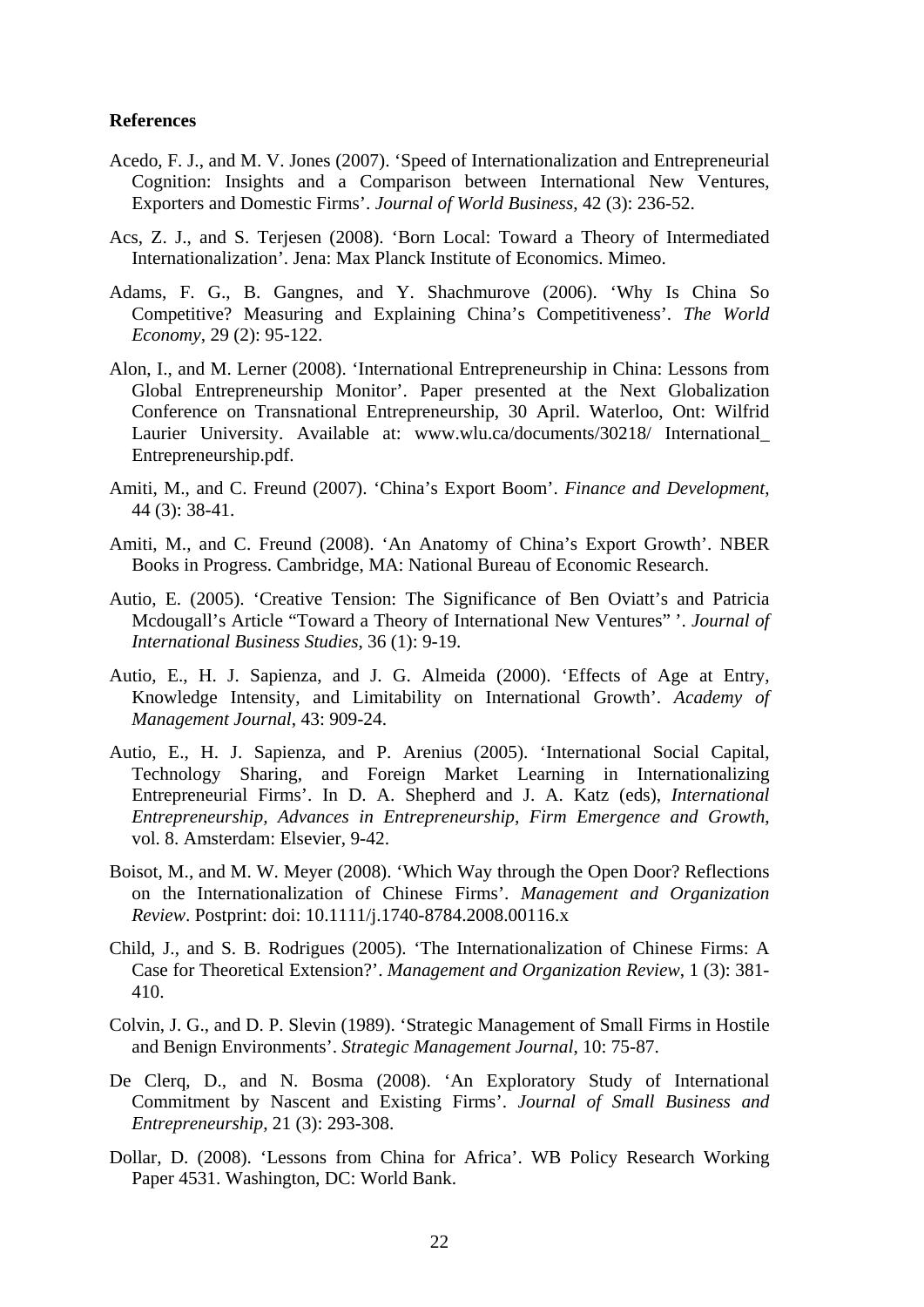- Finkle, T. A., and A. Thomas (2008). 'Entrepreneurship in International Markets'. *Proceedings of the ASBBS*, 15 (1): 970-3.
- Fonseca, R., P. Lopez-Garcia, and C. A. Pissarides (2001). 'Entrepreneurship, Start-up Costs and Employment'. *European Economic Review*, 45 (4): 692-705.
- Girma, S., Y. Yong, H. Görg, and Z. Yu (2006). 'Can Production Subsidies Foster Export Activity? Evidence from Chinese Firm Level Data'. Research Paper 2006/43. Nottingham: The University of Nottingham.
- Jantunen, A., K. Puumalainen, S. Saarenketo, and K. Kyläheiko (2005). 'Entrepreneurial Orientation, Dynamic Capabilities and International Performance'. *Journal of International Entrepreneurship*, 3 (3): 223-43.
- Johanson, J., and L.-G. Mattsson (1988). 'Internationalization in Industrial Systems. A Network Approach'. In N. Hood and J.-E. Vahlne (eds), *Strategies in Global Competition*. London: Croom-Helm, 287 -314.
- Johanson, J., and J.-E. Vahlne (1977). 'The Internationalization Process of the Firm: A Model of Knowledge Development and Increasing Foreign Market Commitment'. *Journal of International Business Studies*, 4: 20-9.
- Johanson, J., and J.-E. Vahlne (1990). 'The Mechanism of Internationalization'. *International Marketing Review*, 7 (4): 11-24.
- Klapper, L., L. Laeven, and R. Rajan (2006). 'Entry Regulation as a Barrier to Entrepreneurship'. *Journal of Financial Economics*, 82 (3): 591-629.
- Koopman, R., Z. Wang, and S. J. Wei (2008). 'How Much of Chinese Exports Is Really Made in China? Assessing Domestic Value-added when Processing Trade Is Persuasive'. NBER Working Paper 14109. Cambridge, MA: National Bureau of Economic Research.
- Li, M. (2001). 'Firm Internationalization and Economic Performance: A Conceptual Synthesis and an Empirical Assessment of the Chinese Experience'. *Advances in International Marketing*, 11: 179-96.
- Liu, X., W. Xiao, and X. Huang (2008). 'Bounded Entrepreneurship and Internationalization of Indigenous Chinese Private-Owned Firms'. *International Business Review*, 17 (4): 488-508.
- Maitland, E., E. L. Rose, and S. Nicholas (2005). 'How Firms Grow: Clustering as a Dynamic Model of Internationalization'. *Journal of International Business Studies*, 36 (4): 435-51.
- Matthee, M., and W. A. Naudé (2008). 'The Determinants of Regional Manufactured Exports from a Developing Country'. *International Regional Science Review*, 31 (4): 343-58.
- McDougall, P., and B. M. Oviatt (2003). 'Some Fundamental Issues in International Entrepreneurship'. Mimeo Available at www.usasbe.org/knowledge/ whitepapers /mcdougall2003.pdf.
- McNaughton, R. B. (2003). 'The Number of Export Markets that a Firm Serves: Process Models versus the Born-Global Phenomenon'. *Journal of International Entrepreneurship*, 1 (3): 297-311.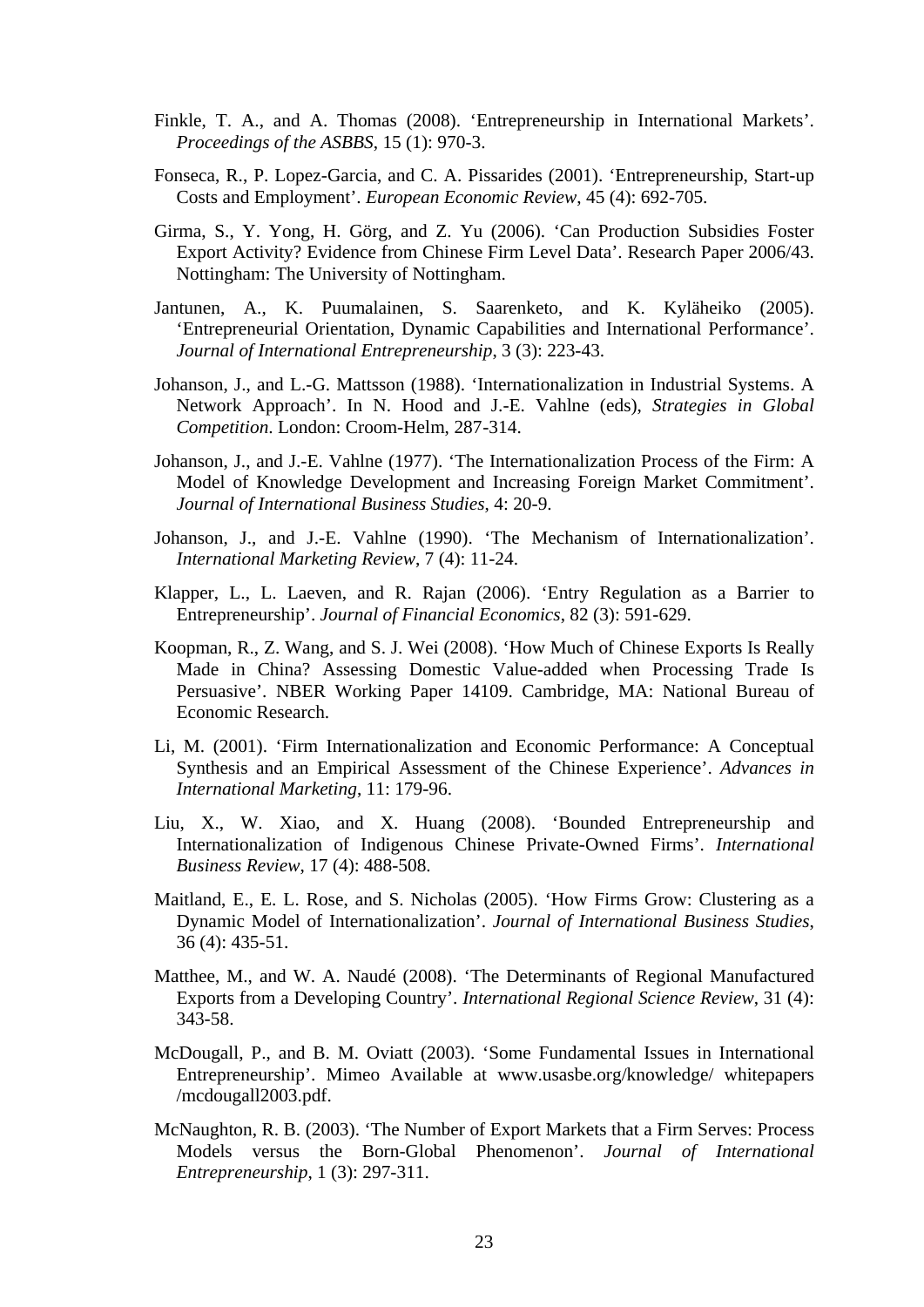- Mengistae, T., and C. Pattillo (2004). 'Export Orientation and Productivity in Sub-Saharan Africa'. *IMF Staff Papers*, 51 (2): 327-53.
- Naudé, W. A., and M. Matthee (2007). 'The Significance of Transport Costs in Africa'. UNU Policy Brief No. 5/20067. Tokyo: United Nations University.
- Oviatt, B. M., and P. McDougall (1994). 'Towards a Theory of New International Ventures'. *Journal of International Business Studies*, 24 (4): 45-64.
- Oviatt, B. M., and P. McDougall (2005). 'Defining International Entrepreneurship and Modelling the Speed of Internationalization'. *Entrepreneurship Theory and Practice*, September: 537-53.
- Park, A., D. Yang, X. Shi, and Y. Jiang (2008). 'Exporting and Firm Performance: Chinese Exporters and the Asian Financial Crisis'. International Policy Centre Working Paper. Available at www personal.umich.edu/~deanyang/papers/ parkyangshijiang\_expprod.pdf .
- Peng, M. W. (1997). 'Firm Growth in Transitional Economies: Three Longitudinal Cases from China, 1989-96'. *Organization Studies*, 18 (3): 385-413.
- Peng, Y. (2004). 'Kinship Networks and Entrepreneurs in China's Transitional Economy'. *American Journal of Sociology*, 109 (5): 1045-74.
- Riding, A., P. Ensign, and B. Belanger (2007). 'Financing Canadian SME Exporters'. Ottawa: Industry Canada. Available at: www.ic.gc.ca/eic/site/ic1.nsf/eng/ 03260\_3.html .
- Shane, S., and S. Venkataraman (2000).'The Promise of Entrepreneurship as a Field of Research'. *The Academy of Management Review*, 25 (1): 217-26.
- Shaw, V., and J. Darroch (2004). 'Barriers to Internationalization: A Study of Entrepreneurial New Ventures in New Zealand'. *Journal of International Entrepreneurship*, 2 (4): 327-343.
- Tan, J. (2001). 'Innovation and Risk-Taking in a Transitional Economy: A Comparative Study of Chinese Managers and Entrepreneurs'. *Journal of Business Venturing*, 16 (4): 359-76.
- Tang, J., Z. Tang, L. D. Marino, Y. Zhang, and Q. Li (2008). 'Exploring an Inverted U-Shape Relationship between Entrepreneurial Orientation and Performance in Chinese Ventures'. *Entrepreneurship Theory and Practice*, January: 219-39.
- Westhead, P., M. Wright, and D. Ucbasaran (2001). 'The Internationalization of New and Small Firms. A Resource-Based View'. *Journal of Business Venturing*, 16 (4): 333-58.
- Witt, M. A., and A. Y. Lewin (2007). 'Outward Foreign Direct Investment as Escape Response to Home Country Institutional Constraints'. *Journal of International Business Studies*, 38 (4): 579-94.
- Wright, R. W., and H. Etemad (2001). 'SMEs and the Global Economy'*. Journal of International Management*, 7 (3): 151-4.
- Yamakawa, Y., M. W. Peng, and D. L. Deeds (2008). 'What Drives New Ventures to Internationalize from Emerging to Developed Economies?'. *Entrepreneurship Theory and Practice*, January: 59-82.